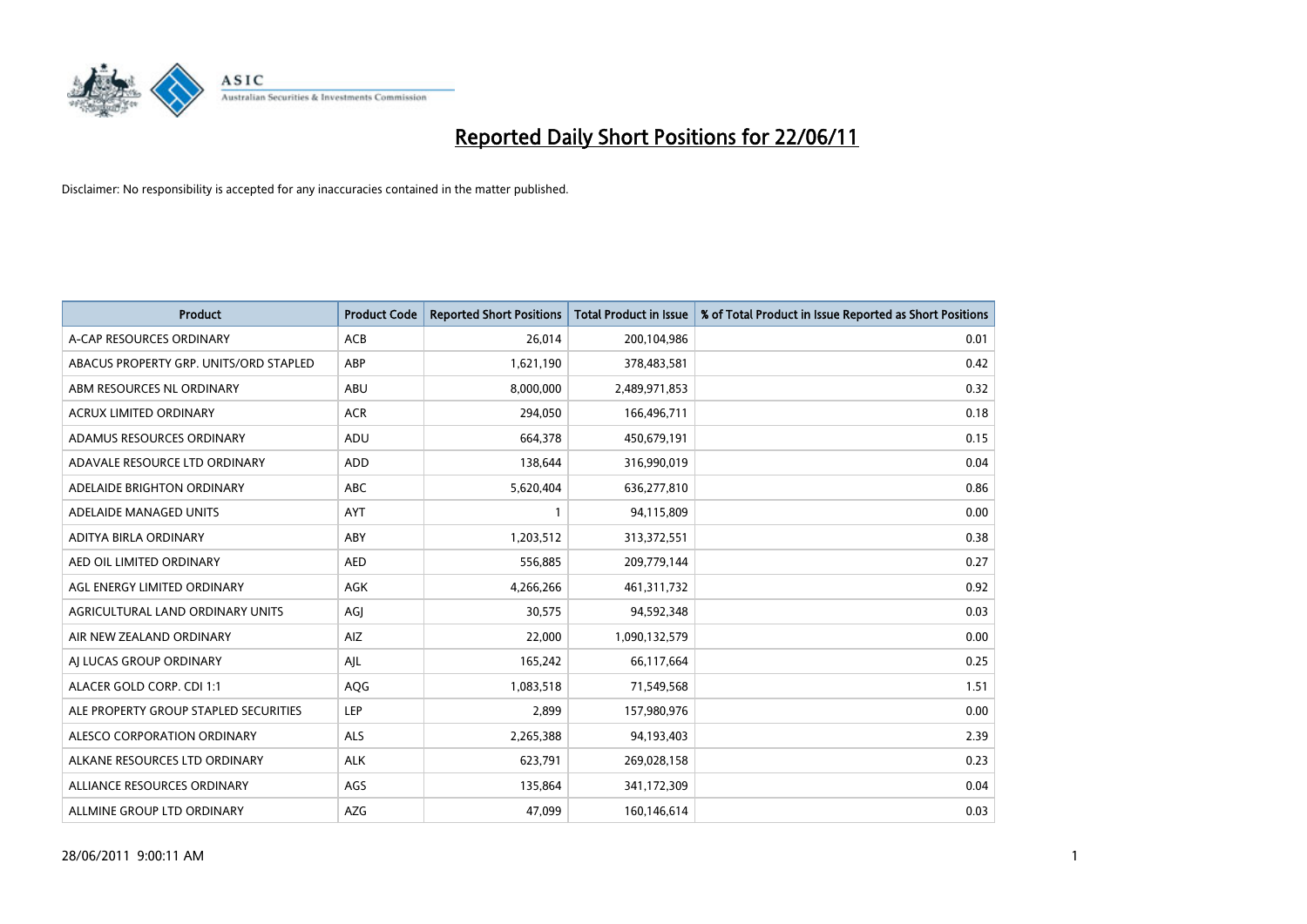

| <b>Product</b>                          | <b>Product Code</b> | <b>Reported Short Positions</b> | <b>Total Product in Issue</b> | % of Total Product in Issue Reported as Short Positions |
|-----------------------------------------|---------------------|---------------------------------|-------------------------------|---------------------------------------------------------|
| ALTONA MINING LTD ORDINARY              | <b>AOH</b>          | 683,864                         | 472,133,029                   | 0.15                                                    |
| ALUMINA LIMITED ORDINARY                | <b>AWC</b>          | 22,547,830                      | 2,440,196,187                 | 0.90                                                    |
| AMADEUS ENERGY ORDINARY                 | AMU                 | 772,312                         | 300,288,855                   | 0.26                                                    |
| AMALGAMATED HOLDINGS ORDINARY           | AHD                 | 20,949                          | 157,461,063                   | 0.01                                                    |
| AMCOR LIMITED ORDINARY                  | <b>AMC</b>          | 8,810,371                       | 1,227,441,619                 | 0.70                                                    |
| AMP LIMITED ORDINARY                    | AMP                 | 11,719,458                      | 2,811,693,913                 | 0.42                                                    |
| AMPELLA MINING ORDINARY                 | <b>AMX</b>          | 868,641                         | 204,785,108                   | 0.43                                                    |
| ANSELL LIMITED ORDINARY                 | <b>ANN</b>          | 3,552,630                       | 133,011,550                   | 2.68                                                    |
| ANTARES ENERGY LTD ORDINARY             | <b>AZZ</b>          | 371,425                         | 275,974,167                   | 0.14                                                    |
| ANZ BANKING GRP LTD ORDINARY            | ANZ                 | 13,669,477                      | 2,597,231,242                 | 0.49                                                    |
| APA GROUP STAPLED SECURITIES            | <b>APA</b>          | 7,535,447                       | 556,193,951                   | 1.35                                                    |
| APEX MINERALS NL ORDINARY               | <b>AXM</b>          | 986.249                         | 5,550,243,713                 | 0.02                                                    |
| APN EUROPEAN RETAIL UNITS STAPLED SEC.  | <b>AEZ</b>          | 11,832                          | 544,910,660                   | 0.00                                                    |
| APN NEWS & MEDIA ORDINARY               | <b>APN</b>          | 23,150,749                      | 618,568,292                   | 3.74                                                    |
| AQUARIUS PLATINUM. ORDINARY             | <b>AOP</b>          | 3,455,940                       | 470,167,206                   | 0.73                                                    |
| AQUILA RESOURCES ORDINARY               | <b>AQA</b>          | 4,891,715                       | 374,368,499                   | 1.32                                                    |
| ARAFURA RESOURCE LTD ORDINARY           | <b>ARU</b>          | 5,912,000                       | 367,980,342                   | 1.61                                                    |
| ARB CORPORATION ORDINARY                | <b>ARP</b>          | 8,873                           | 72,481,302                    | 0.01                                                    |
| ARDENT LEISURE GROUP STAPLED SECURITIES | AAD                 | 675,943                         | 318,147,978                   | 0.20                                                    |
| ARISTOCRAT LEISURE ORDINARY             | <b>ALL</b>          | 34,709,799                      | 536,480,307                   | 6.46                                                    |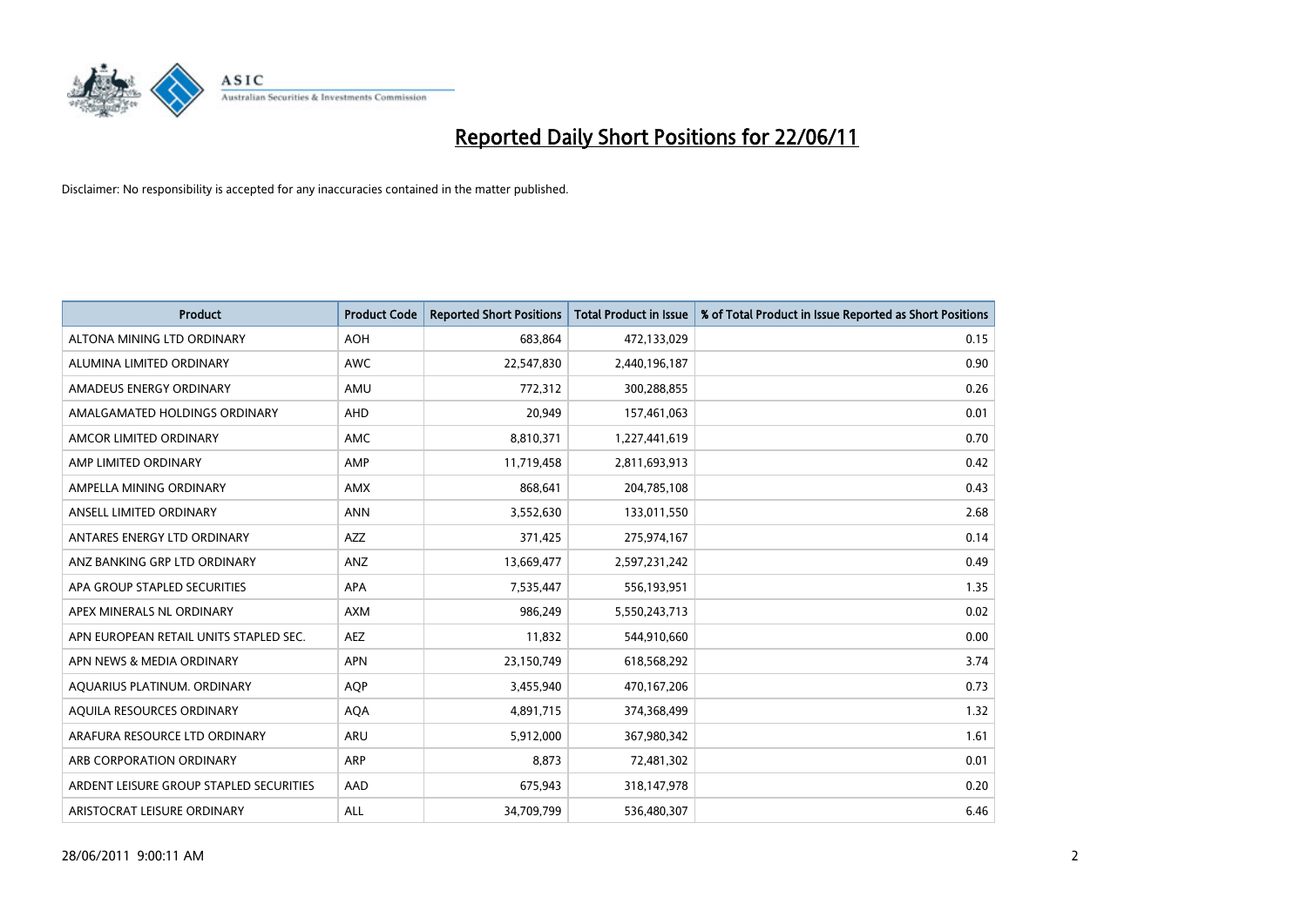

| <b>Product</b>                          | <b>Product Code</b> | <b>Reported Short Positions</b> | <b>Total Product in Issue</b> | % of Total Product in Issue Reported as Short Positions |
|-----------------------------------------|---------------------|---------------------------------|-------------------------------|---------------------------------------------------------|
| ASCIANO LIMITED ORDINARY                | <b>AIO</b>          | 23,150,451                      | 2,926,103,883                 | 0.80                                                    |
| ASG GROUP LIMITED ORDINARY              | ASZ                 | 95,166                          | 169,117,796                   | 0.06                                                    |
| ASPEN GROUP ORD/UNITS STAPLED           | <b>APZ</b>          | 1,093,129                       | 579,826,041                   | 0.18                                                    |
| ASPIRE MINING LTD ORDINARY              | <b>AKM</b>          | 341,836                         | 539,971,483                   | 0.06                                                    |
| <b>ASTON RES LTD ORDINARY</b>           | <b>AZT</b>          | 382,999                         | 204,527,604                   | 0.18                                                    |
| ASTRO JAP PROP GROUP STAPLED SECURITIES | AJA                 | 35,418                          | 58,445,002                    | 0.06                                                    |
| ASX LIMITED ORDINARY                    | <b>ASX</b>          | 1,876,534                       | 175,136,729                   | 1.05                                                    |
| ATLANTIC LIMITED ORDINARY               | ATI                 | 33,694                          | 113,601,916                   | 0.03                                                    |
| ATLAS IRON LIMITED ORDINARY             | <b>AGO</b>          | 3,433,051                       | 825,891,142                   | 0.40                                                    |
| <b>AURORA OIL &amp; GAS ORDINARY</b>    | <b>AUT</b>          | 6,589,720                       | 409,865,343                   | 1.61                                                    |
| AUSDRILL LIMITED ORDINARY               | <b>ASL</b>          | 764,752                         | 301,452,517                   | 0.25                                                    |
| AUSENCO LIMITED ORDINARY                | <b>AAX</b>          | 3,085,601                       | 122,987,022                   | 2.53                                                    |
| <b>AUSTAL LIMITED ORDINARY</b>          | ASB                 | 340,533                         | 188,069,638                   | 0.18                                                    |
| <b>AUSTAR UNITED ORDINARY</b>           | <b>AUN</b>          | 3,114,524                       | 1,271,505,737                 | 0.24                                                    |
| AUSTBROKERS HOLDINGS ORDINARY           | <b>AUB</b>          | 1,892                           | 54,658,736                    | 0.00                                                    |
| AUSTIN ENGINEERING ORDINARY             | ANG                 | 129,978                         | 71,864,403                    | 0.17                                                    |
| <b>AUSTRALAND ASSETS ASSETS</b>         | AAZPB               | 1,168                           | 2,750,000                     | 0.04                                                    |
| AUSTRALAND PROPERTY STAPLED SECURITY    | <b>ALZ</b>          | 1,127,031                       | 576,846,597                   | 0.18                                                    |
| AUSTRALIAN AGRICULT, ORDINARY           | <b>AAC</b>          | 1,445,902                       | 311,968,824                   | 0.44                                                    |
| AUSTRALIAN EDUCATION UNITS              | <b>AEU</b>          | 625.000                         | 175,465,397                   | 0.36                                                    |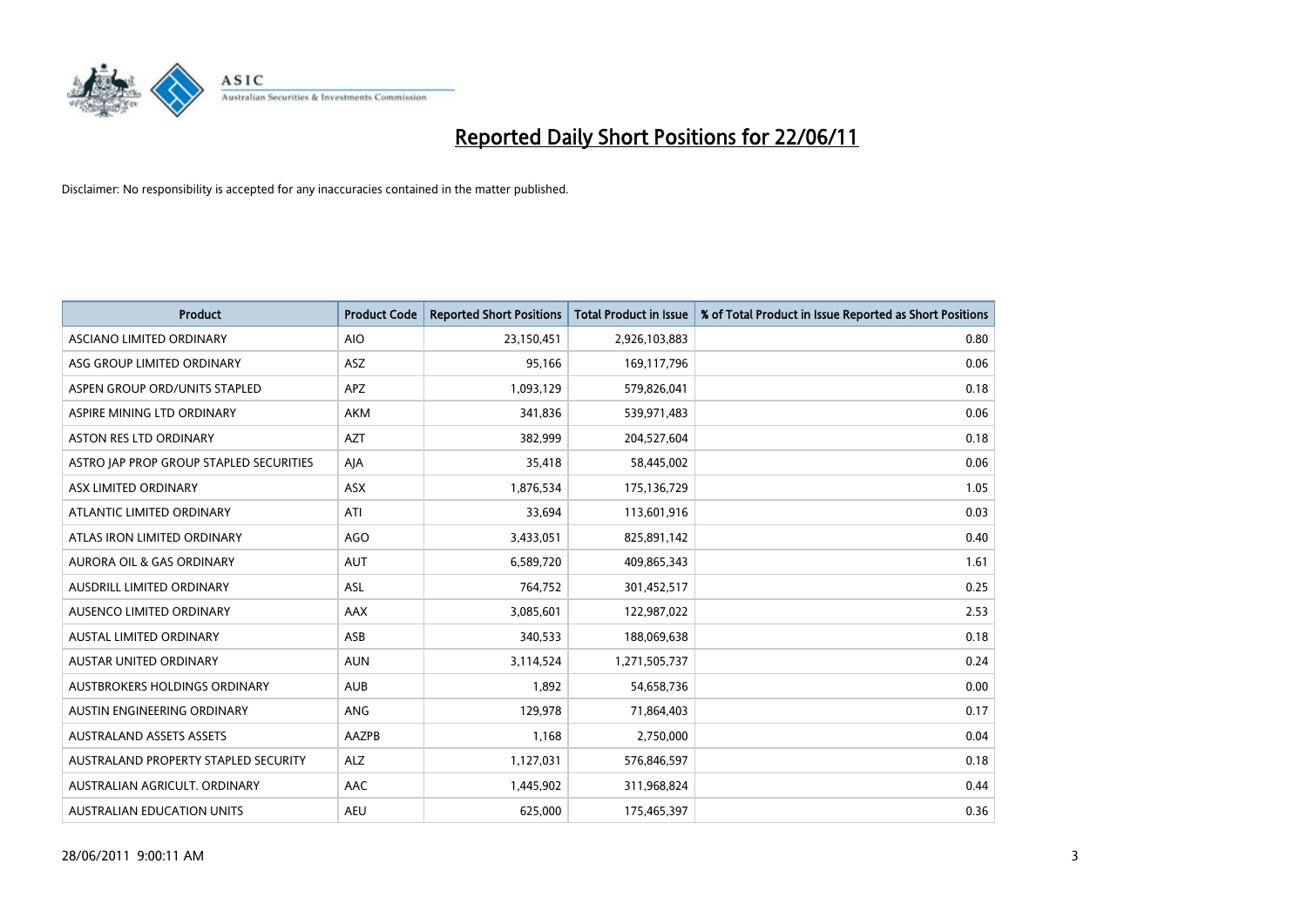

| <b>Product</b>                       | <b>Product Code</b> | <b>Reported Short Positions</b> | <b>Total Product in Issue</b> | % of Total Product in Issue Reported as Short Positions |
|--------------------------------------|---------------------|---------------------------------|-------------------------------|---------------------------------------------------------|
| AUSTRALIAN INFRASTR, UNITS/ORDINARY  | <b>AIX</b>          | 1,873,919                       | 620,733,944                   | 0.29                                                    |
| AUSTRALIAN MINES LTD ORDINARY        | <b>AUZ</b>          | 1,400,000                       | 576,910,315                   | 0.24                                                    |
| AUSTRALIAN PHARM, ORDINARY           | API                 | 804,328                         | 488,115,883                   | 0.15                                                    |
| AUTOMOTIVE HOLDINGS ORDINARY         | <b>AHE</b>          | 141,904                         | 260,345,713                   | 0.05                                                    |
| AVEXA LIMITED ORDINARY               | <b>AVX</b>          | 243,657                         | 847,688,779                   | 0.03                                                    |
| AWE LIMITED ORDINARY                 | AWE                 | 1,670,398                       | 521,871,941                   | 0.33                                                    |
| AZUMAH RESOURCES ORDINARY            | <b>AZM</b>          | 353,845                         | 281,650,355                   | 0.13                                                    |
| <b>BANDANNA ENERGY ORDINARY</b>      | <b>BND</b>          | 1,508,035                       | 427,175,482                   | 0.35                                                    |
| BANK OF QUEENSLAND. ORDINARY         | <b>BOO</b>          | 4,203,498                       | 225,369,547                   | 1.85                                                    |
| <b>BANNERMAN RESOURCES ORDINARY</b>  | <b>BMN</b>          | 234,864                         | 234,435,934                   | 0.10                                                    |
| <b>BASE RES LIMITED ORDINARY</b>     | <b>BSE</b>          | 196,035                         | 165,341,114                   | 0.12                                                    |
| <b>BATHURST RESOURCES ORDINARY</b>   | <b>BTU</b>          | 8,091,762                       | 666,141,330                   | 1.22                                                    |
| <b>BAUXITE RESOURCE LTD ORDINARY</b> | <b>BAU</b>          | 111,797                         | 235,379,896                   | 0.05                                                    |
| <b>BC IRON LIMITED ORDINARY</b>      | <b>BCI</b>          | 206,114                         | 94,381,000                    | 0.21                                                    |
| BEACH ENERGY LIMITED ORDINARY        | <b>BPT</b>          | 4,251,370                       | 1,102,788,311                 | 0.38                                                    |
| BEADELL RESOURCE LTD ORDINARY        | <b>BDR</b>          | 6,034,518                       | 622,372,828                   | 0.97                                                    |
| BENDIGO AND ADELAIDE ORDINARY        | <b>BEN</b>          | 6,908,648                       | 360,282,697                   | 1.89                                                    |
| BERKELEY RESOURCES ORDINARY          | <b>BKY</b>          | 841,796                         | 174,298,273                   | 0.47                                                    |
| BETASHARES ASX RES ETF UNITS         | <b>ORE</b>          | 158,220                         | 4,519,432                     | 3.50                                                    |
| <b>BHP BILLITON LIMITED ORDINARY</b> | <b>BHP</b>          | 46,638,144                      | 3,209,181,688                 | 1.42                                                    |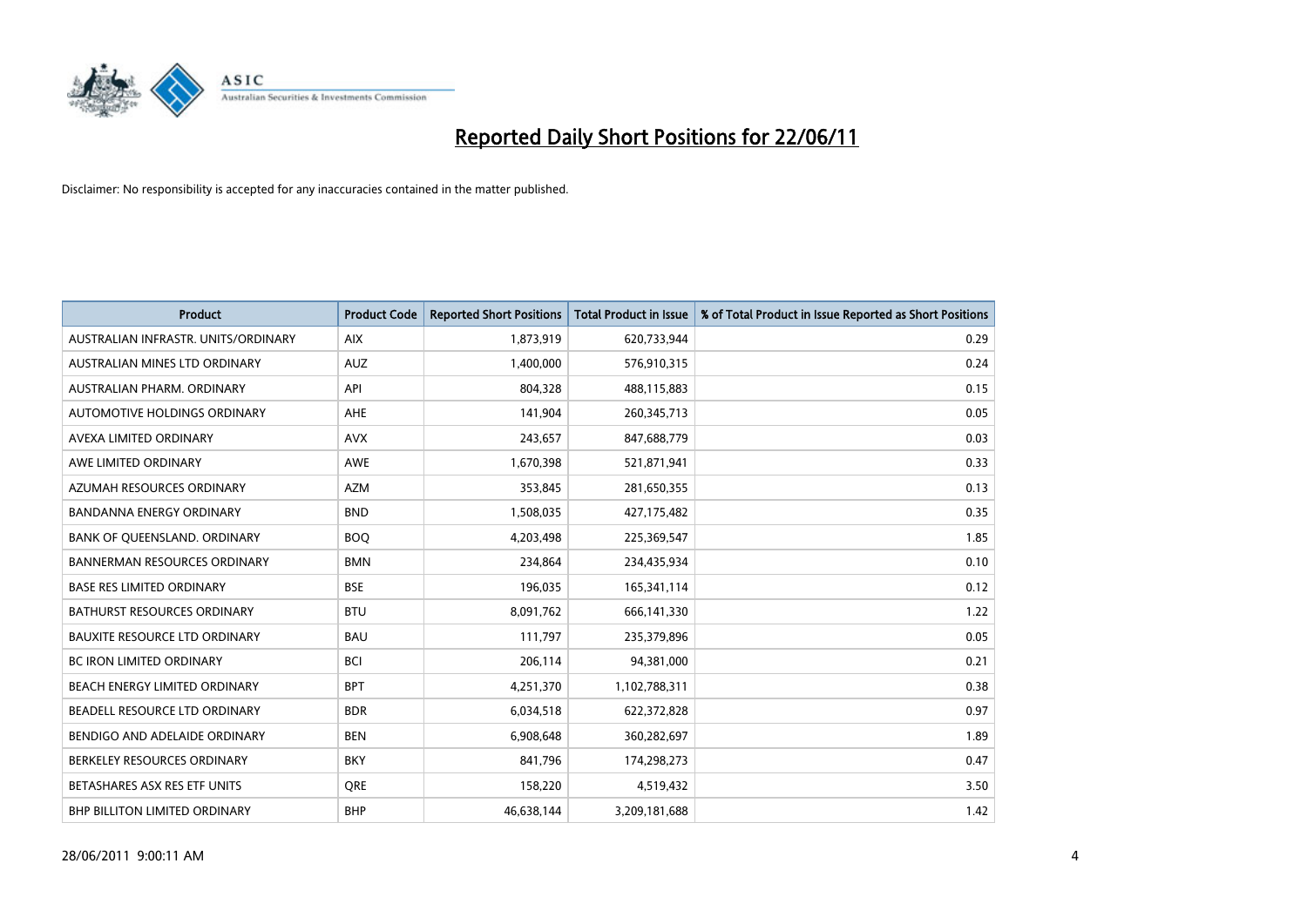

| <b>Product</b>                       | <b>Product Code</b> | <b>Reported Short Positions</b> | <b>Total Product in Issue</b> | % of Total Product in Issue Reported as Short Positions |
|--------------------------------------|---------------------|---------------------------------|-------------------------------|---------------------------------------------------------|
| <b>BILLABONG ORDINARY</b>            | <b>BBG</b>          | 15,833,851                      | 254,037,587                   | 6.23                                                    |
| <b>BIOTA HOLDINGS ORDINARY</b>       | <b>BTA</b>          | 2,314,998                       | 181,417,556                   | 1.28                                                    |
| <b>BISALLOY STEEL ORDINARY</b>       | <b>BIS</b>          | 84.480                          | 216,455,965                   | 0.04                                                    |
| BKI INVESTMENT LTD ORDINARY          | <b>BKI</b>          | 508                             | 422,863,407                   | 0.00                                                    |
| <b>BLACKMORES LIMITED ORDINARY</b>   | <b>BKL</b>          | 9,800                           | 16,744,292                    | 0.06                                                    |
| <b>BLACKTHORN RESOURCES ORDINARY</b> | <b>BTR</b>          | 35,848                          | 122,918,000                   | 0.03                                                    |
| <b>BLUESCOPE STEEL LTD ORDINARY</b>  | <b>BSL</b>          | 44,463,887                      | 1,842,207,385                 | 2.41                                                    |
| <b>BOART LONGYEAR ORDINARY</b>       | <b>BLY</b>          | 6,117,938                       | 461,163,412                   | 1.33                                                    |
| <b>BOOM LOGISTICS ORDINARY</b>       | <b>BOL</b>          | 488,523                         | 461,500,712                   | 0.10                                                    |
| <b>BORAL LIMITED, ORDINARY</b>       | <b>BLD</b>          | 36,195,867                      | 729,925,990                   | 4.96                                                    |
| BOTSWANA METALS LTD ORDINARY         | <b>BML</b>          | 7,000                           | 143,717,013                   | 0.00                                                    |
| <b>BOW ENERGY LIMITED ORDINARY</b>   | <b>BOW</b>          | 8,025,469                       | 349,517,229                   | 2.29                                                    |
| <b>BRADKEN LIMITED ORDINARY</b>      | <b>BKN</b>          | 2,402,617                       | 161,532,428                   | 1.50                                                    |
| <b>BRAMBLES LIMITED ORDINARY</b>     | <b>BXB</b>          | 21,885,936                      | 1,479,367,454                 | 1.45                                                    |
| <b>BREVILLE GROUP LTD ORDINARY</b>   | <b>BRG</b>          | 2,739                           | 129,995,322                   | 0.00                                                    |
| <b>BRICKWORKS LIMITED ORDINARY</b>   | <b>BKW</b>          | 26,344                          | 147,567,333                   | 0.01                                                    |
| <b>BROCKMAN RESOURCES ORDINARY</b>   | <b>BRM</b>          | 168,055                         | 144,803,151                   | 0.12                                                    |
| BT INVESTMENT MNGMNT ORDINARY        | <b>BTT</b>          | 557,686                         | 160,000,000                   | 0.35                                                    |
| <b>BUREY GOLD LIMITED ORDINARY</b>   | <b>BYR</b>          | 56,950                          | 270,628,838                   | 0.02                                                    |
| <b>BURU ENERGY ORDINARY</b>          | <b>BRU</b>          | 5,533,251                       | 182,840,549                   | 3.03                                                    |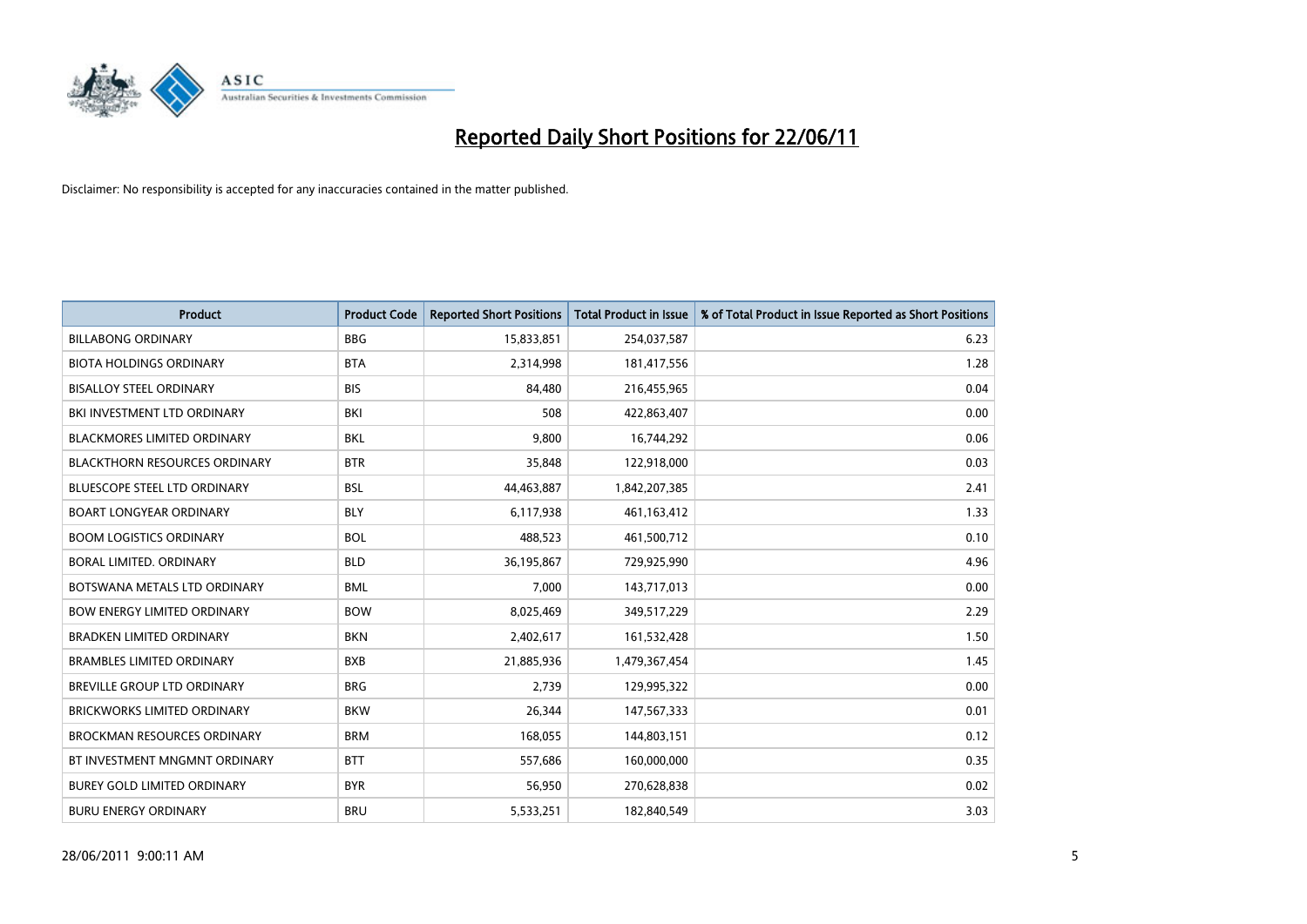

| <b>Product</b>                             | <b>Product Code</b> | <b>Reported Short Positions</b> | <b>Total Product in Issue</b> | % of Total Product in Issue Reported as Short Positions |
|--------------------------------------------|---------------------|---------------------------------|-------------------------------|---------------------------------------------------------|
| <b>BWP TRUST ORDINARY UNITS</b>            | <b>BWP</b>          | 1,803,666                       | 520,012,793                   | 0.33                                                    |
| CABCHARGE AUSTRALIA ORDINARY               | CAB                 | 974,903                         | 120,437,014                   | 0.79                                                    |
| CALTEX AUSTRALIA ORDINARY                  | <b>CTX</b>          | 7,089,096                       | 270,000,000                   | 2.59                                                    |
| CAMPBELL BROTHERS ORDINARY                 | <b>CPB</b>          | 74,189                          | 67,503,411                    | 0.09                                                    |
| CAPE LAMBERT RES LTD ORDINARY              | <b>CFE</b>          | 1,371,320                       | 626,299,603                   | 0.20                                                    |
| CARABELLA RES LTD ORDINARY                 | <b>CLR</b>          | 209,119                         | 81,626,580                    | 0.26                                                    |
| <b>CARBON ENERGY ORDINARY</b>              | <b>CNX</b>          | 1,702,831                       | 698,517,858                   | 0.23                                                    |
| <b>CARDNO LIMITED ORDINARY</b>             | CDD                 | 14,191                          | 107,405,725                   | 0.01                                                    |
| CARNARVON PETROLEUM ORDINARY               | <b>CVN</b>          | 6,766,243                       | 687,820,634                   | 0.98                                                    |
| <b>CARNEGIE WAVE ENERGY ORDINARY</b>       | <b>CWE</b>          | 83,000                          | 899,087,627                   | 0.01                                                    |
| CARPATHIAN RESOURCES ORDINARY              | <b>CPN</b>          | 75,000                          | 265,533,501                   | 0.03                                                    |
| CARPENTARIA EXP. LTD ORDINARY              | CAP                 | 9.777                           | 98,741,301                    | 0.01                                                    |
| CARSALES.COM LTD ORDINARY                  | <b>CRZ</b>          | 10,558,759                      | 234,348,300                   | 4.51                                                    |
| CASH CONVERTERS ORD/DIV ACCESS             | CCV                 | 68,191                          | 379,761,025                   | 0.01                                                    |
| <b>CASPIAN OIL &amp; GAS ORDINARY</b>      | CIG                 | 50,000                          | 1,331,500,513                 | 0.00                                                    |
| CATALPA RESOURCES ORDINARY                 | CAH                 | 817,454                         | 178,031,701                   | 0.44                                                    |
| <b>CEC GROUP LIMITED ORDINARY</b>          | <b>CEG</b>          | 1,750                           | 79,662,662                    | 0.00                                                    |
| <b>CELLNET GROUP ORDINARY</b>              | <b>CLT</b>          | 1,342                           | 61,286,754                    | 0.00                                                    |
| CENTRAL PETROLEUM ORDINARY                 | <b>CTP</b>          | 11,455                          | 982,298,842                   | 0.00                                                    |
| <b>CENTRO PROPERTIES UNITS/ORD STAPLED</b> | <b>CNP</b>          | 6,692                           | 972,414,514                   | 0.00                                                    |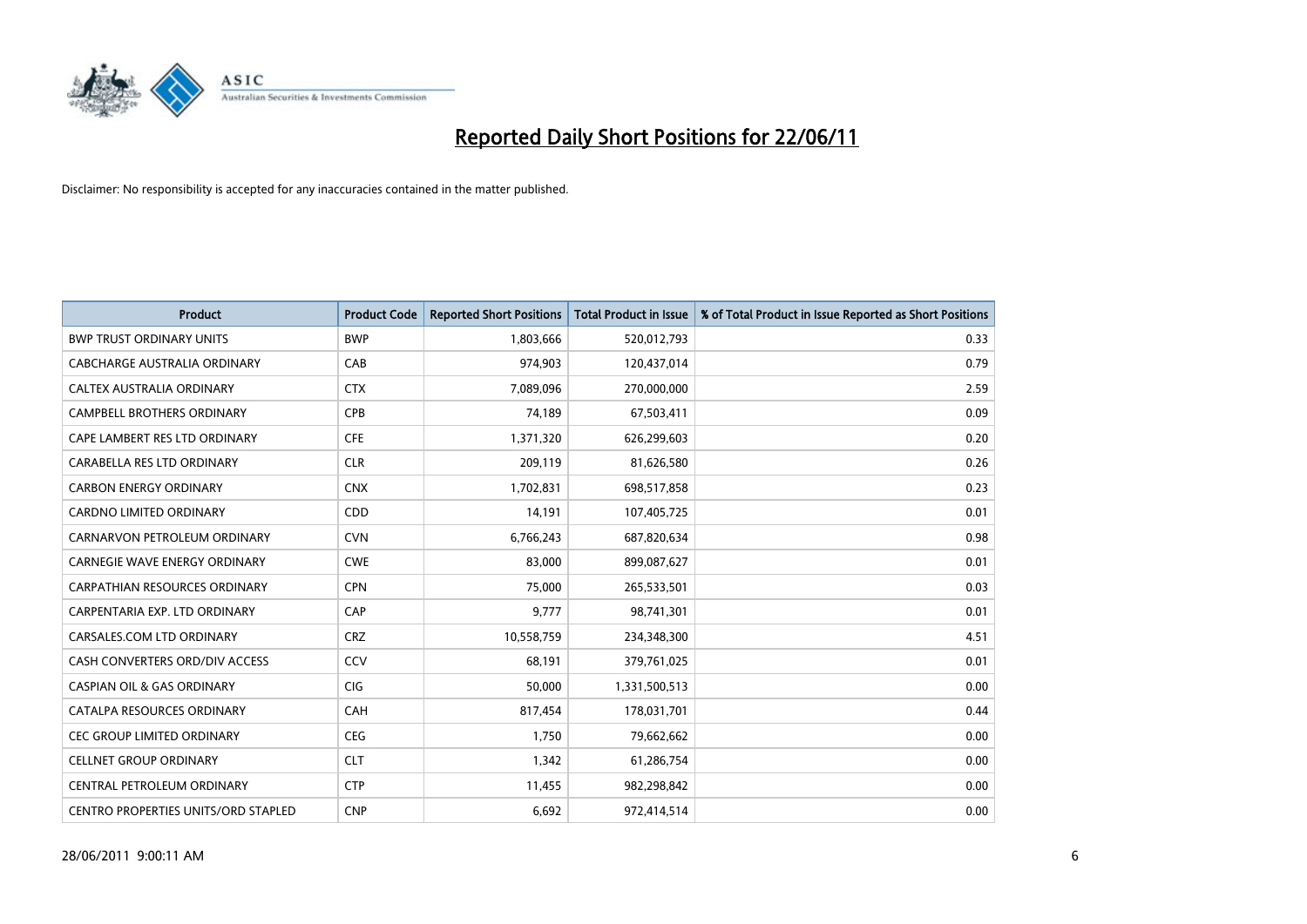

| <b>Product</b>                          | <b>Product Code</b> | <b>Reported Short Positions</b> | Total Product in Issue | % of Total Product in Issue Reported as Short Positions |
|-----------------------------------------|---------------------|---------------------------------|------------------------|---------------------------------------------------------|
| CENTRO RETAIL GROUP STAPLED SECURITIES  | <b>CER</b>          | 1,303,361                       | 2,286,399,424          | 0.05                                                    |
| CERAMIC FUEL CELLS ORDINARY             | <b>CFU</b>          | 1,288,514                       | 1,201,353,566          | 0.10                                                    |
| <b>CFS RETAIL PROPERTY UNITS</b>        | <b>CFX</b>          | 43,847,880                      | 2,839,591,911          | 1.55                                                    |
| CGA MINING LIMITED ORDINARY             | <b>CGX</b>          | 205,600                         | 333,265,726            | 0.06                                                    |
| CHALLENGER DIV.PRO. STAPLED UNITS       | <b>CDI</b>          | 151,143                         | 908,316,513            | 0.01                                                    |
| CHALLENGER INFRAST. STAPLED UNITS       | <b>CIF</b>          | 13,519                          | 316,223,785            | 0.00                                                    |
| <b>CHALLENGER LIMITED ORDINARY</b>      | CGF                 | 6,635,277                       | 498,608,162            | 1.33                                                    |
| CHANDLER MACLEOD LTD ORDINARY           | <b>CMG</b>          | 11,970                          | 463,971,344            | 0.00                                                    |
| CHARTER HALL GROUP STAPLED US PROHIBIT. | <b>CHC</b>          | 1,121,420                       | 306,341,814            | 0.37                                                    |
| <b>CHARTER HALL OFFICE UNIT</b>         | CQO                 | 2,812,542                       | 493,319,730            | 0.57                                                    |
| <b>CHARTER HALL RETAIL UNITS</b>        | <b>CQR</b>          | 736,787                         | 305,200,723            | 0.23                                                    |
| CITIGOLD CORP LTD ORDINARY              | <b>CTO</b>          | 2,059,217                       | 1,105,078,301          | 0.18                                                    |
| <b>CLARIUS GRP LTD ORDINARY</b>         | <b>CND</b>          | 192,612                         | 88, 161, 315           | 0.22                                                    |
| CLINUVEL PHARMACEUT, ORDINARY           | <b>CUV</b>          | 4,127                           | 30,381,706             | 0.01                                                    |
| <b>CLOUGH LIMITED ORDINARY</b>          | <b>CLO</b>          | 353,453                         | 769,801,269            | 0.05                                                    |
| <b>COAL &amp; ALLIED ORDINARY</b>       | <b>CNA</b>          | 20,243                          | 86,584,735             | 0.01                                                    |
| COAL OF AFRICA LTD ORDINARY             | <b>CZA</b>          | 571,508                         | 531,139,661            | 0.11                                                    |
| COALSPUR MINES LTD ORDINARY             | <b>CPL</b>          | 2,757,985                       | 567,117,594            | 0.47                                                    |
| <b>COALWORKS LIMITED ORDINARY</b>       | <b>CWK</b>          | 169,725                         | 149,088,955            | 0.11                                                    |
| COCA-COLA AMATIL ORDINARY               | <b>CCL</b>          | 3,378,622                       | 757,981,346            | 0.44                                                    |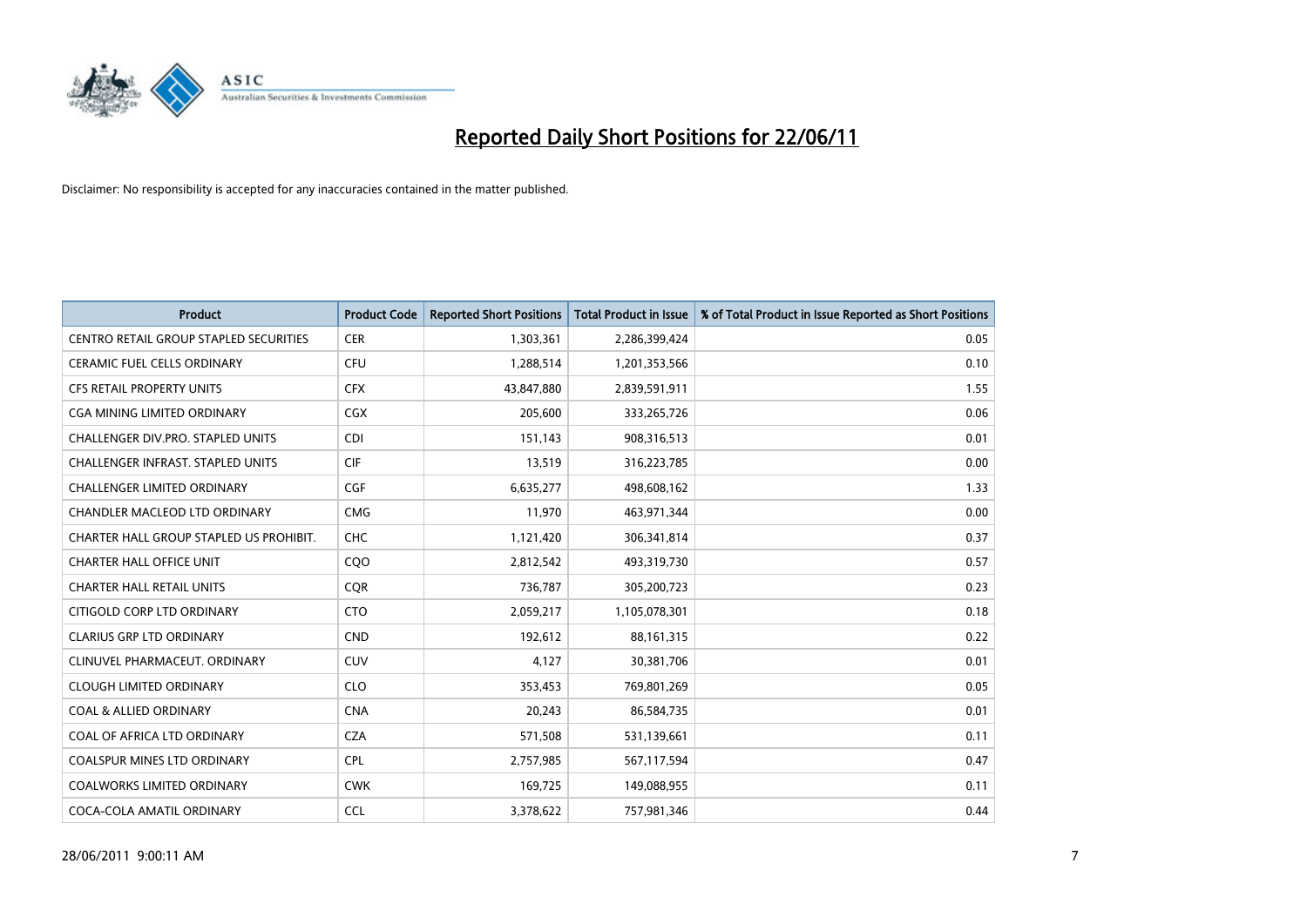

| <b>Product</b>                          | <b>Product Code</b> | <b>Reported Short Positions</b> | <b>Total Product in Issue</b> | % of Total Product in Issue Reported as Short Positions |
|-----------------------------------------|---------------------|---------------------------------|-------------------------------|---------------------------------------------------------|
| <b>COCHLEAR LIMITED ORDINARY</b>        | <b>COH</b>          | 1,467,919                       | 56,745,023                    | 2.57                                                    |
| COCKATOO COAL ORDINARY                  | <b>COK</b>          | 10,764,184                      | 1,016,096,908                 | 1.05                                                    |
| <b>COFFEY INTERNATIONAL ORDINARY</b>    | <b>COF</b>          | 46.872                          | 134,066,081                   | 0.04                                                    |
| <b>COKAL LTD ORDINARY</b>               | <b>CKA</b>          | 392,815                         | 128,495,735                   | 0.31                                                    |
| COMMONWEALTH BANK, ORDINARY             | CBA                 | 17,605,944                      | 1,558,637,244                 | 1.10                                                    |
| <b>COMMONWEALTH PROP ORDINARY UNITS</b> | <b>CPA</b>          | 43,625,750                      | 2,449,599,711                 | 1.75                                                    |
| <b>COMPASS RESOURCES ORDINARY</b>       | <b>CMR</b>          | 160,952                         | 147,402,920                   | 0.11                                                    |
| <b>COMPUTERSHARE LTD ORDINARY</b>       | CPU                 | 4,977,809                       | 555,664,059                   | 0.86                                                    |
| CONNECTEAST GROUP STAPLED               | CEU                 | 21,478,207                      | 3,940,145,951                 | 0.56                                                    |
| CONQUEST MINING ORDINARY                | <b>COT</b>          | 928,267                         | 583,241,478                   | 0.15                                                    |
| CONSOLIDATED MEDIA, ORDINARY            | <b>CMJ</b>          | 3,428,078                       | 561,834,996                   | 0.61                                                    |
| CONTANGO MICROCAP ORDINARY              | <b>CTN</b>          | 7,500                           | 146,423,793                   | 0.01                                                    |
| CONTINENTAL COAL LTD ORDINARY           | CCC                 | 729,225                         | 1,980,616,757                 | 0.04                                                    |
| <b>COOPER ENERGY LTD ORDINARY</b>       | <b>COE</b>          | 280,942                         | 292,576,001                   | 0.10                                                    |
| <b>COPPER STRIKE LTD ORDINARY</b>       | <b>CSE</b>          | 714                             | 129,455,571                   | 0.00                                                    |
| <b>CORDLIFE LIMITED ORDINARY</b>        | CBB                 | 30,580                          | 145,360,920                   | 0.02                                                    |
| <b>COUNT FINANCIAL ORDINARY</b>         | COU                 | 730,038                         | 262,212,976                   | 0.29                                                    |
| <b>CREDIT CORP GROUP ORDINARY</b>       | <b>CCP</b>          | 14,059                          | 45,210,752                    | 0.03                                                    |
| <b>CRESCENT GOLD ORDINARY</b>           | <b>CRE</b>          | 120,000                         | 1,100,789,687                 | 0.01                                                    |
| <b>CROMWELL PROP STAPLED SECURITIES</b> | <b>CMW</b>          | 524,506                         | 964,737,315                   | 0.06                                                    |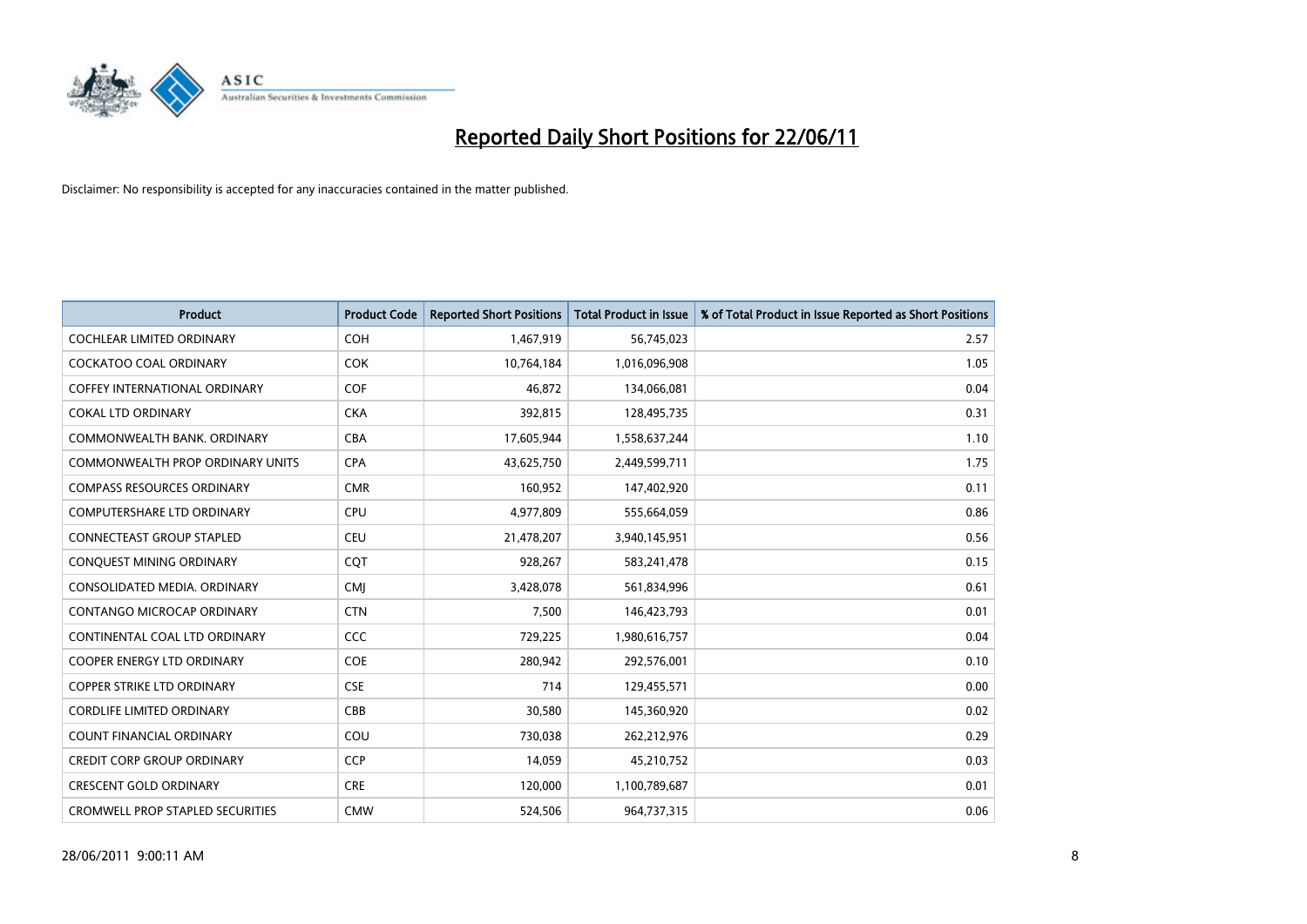

| <b>Product</b>                     | <b>Product Code</b> | <b>Reported Short Positions</b> | Total Product in Issue | % of Total Product in Issue Reported as Short Positions |
|------------------------------------|---------------------|---------------------------------|------------------------|---------------------------------------------------------|
| <b>CROWN LIMITED ORDINARY</b>      | <b>CWN</b>          | 4,109,648                       | 754,131,800            | 0.52                                                    |
| <b>CRUSADER RESOURCES ORDINARY</b> | CAS                 | 2,275                           | 90,416,040             | 0.00                                                    |
| <b>CSG LIMITED ORDINARY</b>        | CSV                 | 1,056,941                       | 282,567,499            | 0.37                                                    |
| <b>CSL LIMITED ORDINARY</b>        | <b>CSL</b>          | 7,647,969                       | 527,960,909            | 1.42                                                    |
| <b>CSR LIMITED ORDINARY</b>        | <b>CSR</b>          | 15,512,123                      | 506,000,315            | 3.05                                                    |
| <b>CUDECO LIMITED ORDINARY</b>     | CDU                 | 908,919                         | 145,512,643            | 0.62                                                    |
| <b>CUSTOMERS LIMITED ORDINARY</b>  | CUS                 | 129,711                         | 134,869,357            | 0.09                                                    |
| DART ENERGY LTD ORDINARY           | <b>DTE</b>          | 5,492,664                       | 720,674,545            | 0.76                                                    |
| DAVID JONES LIMITED ORDINARY       | <b>DIS</b>          | 34,463,401                      | 520,751,395            | 6.60                                                    |
| DECMIL GROUP LIMITED ORDINARY      | <b>DCG</b>          | 74,604                          | 124,204,568            | 0.06                                                    |
| DEEP YELLOW LIMITED ORDINARY       | <b>DYL</b>          | 95,618                          | 1,127,534,458          | 0.01                                                    |
| DEVINE LIMITED ORDINARY            | <b>DVN</b>          | 1,000                           | 634,918,223            | 0.00                                                    |
| DEXUS PROPERTY GROUP STAPLED UNITS | <b>DXS</b>          | 43,111,864                      | 4,839,024,176          | 0.88                                                    |
| DISCOVERY METALS LTD ORDINARY      | <b>DML</b>          | 5,864,000                       | 437,114,481            | 1.34                                                    |
| DOMINO PIZZA ENTERPR ORDINARY      | <b>DMP</b>          | 251,074                         | 68,407,674             | 0.37                                                    |
| DOWNER EDI LIMITED ORDINARY        | <b>DOW</b>          | 6,651,478                       | 429,100,296            | 1.55                                                    |
| DRAGON MINING LTD ORDINARY         | <b>DRA</b>          | 7,295                           | 75,170,613             | 0.01                                                    |
| DUET GROUP STAPLED US PROHIBIT.    | <b>DUE</b>          | 2,188,405                       | 909,692,991            | 0.24                                                    |
| DULUXGROUP LIMITED ORDINARY        | <b>DLX</b>          | 6,500,331                       | 367,456,259            | 1.77                                                    |
| DWS ADVANCED ORDINARY              | <b>DWS</b>          | 173,224                         | 132,362,763            | 0.13                                                    |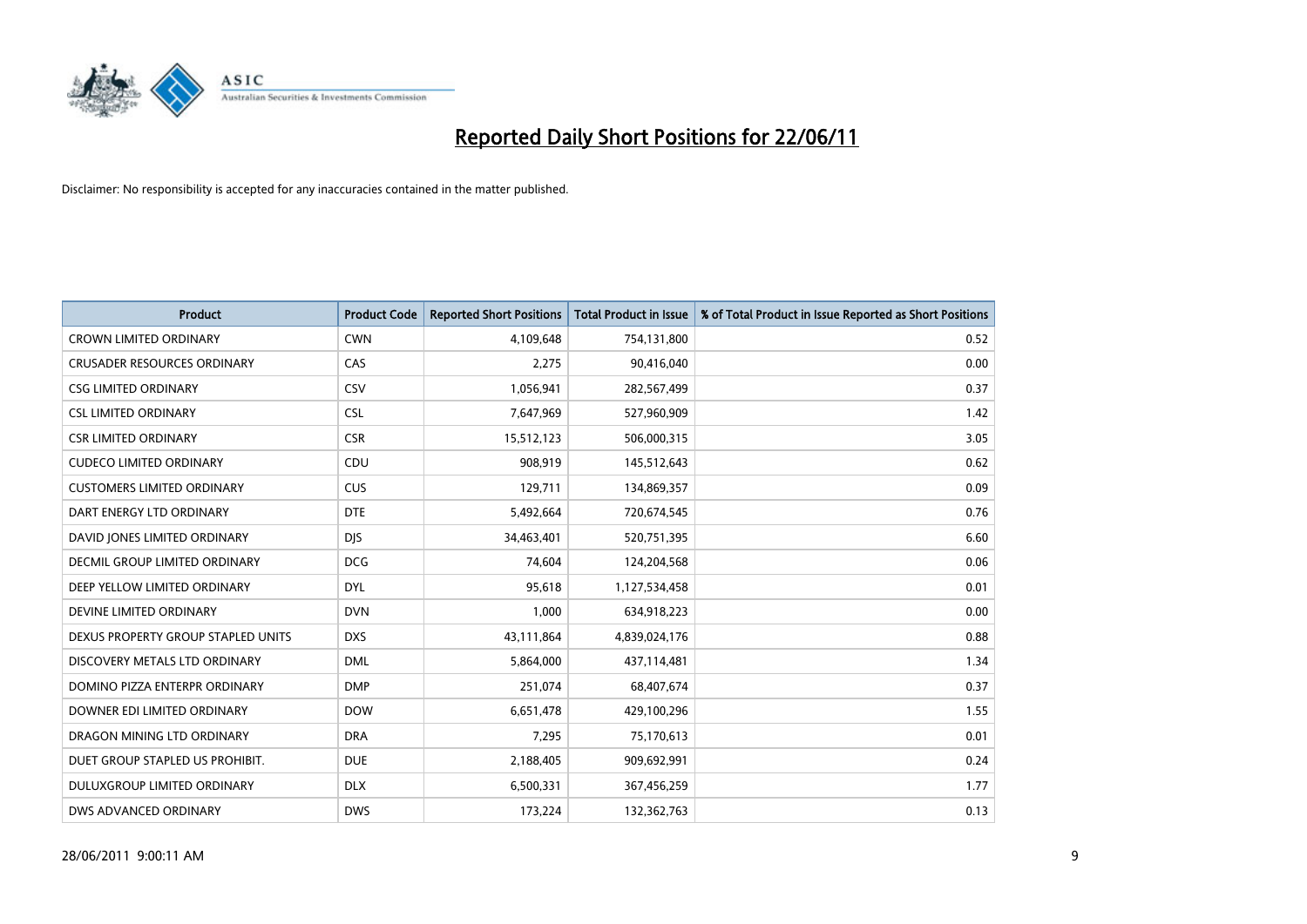

| <b>Product</b>                            | <b>Product Code</b> | <b>Reported Short Positions</b> | <b>Total Product in Issue</b> | % of Total Product in Issue Reported as Short Positions |
|-------------------------------------------|---------------------|---------------------------------|-------------------------------|---------------------------------------------------------|
| <b>EASTERN STAR GAS ORDINARY</b>          | ESG                 | 9,436,230                       | 991,567,041                   | 0.94                                                    |
| ECHO ENTERTAINMENT ORDINARY               | <b>EGP</b>          | 1,728,782                       | 688,019,737                   | 0.25                                                    |
| EDT RETAIL TRUST UNITS                    | <b>EDT</b>          | 99,457                          | 4,700,290,868                 | 0.00                                                    |
| ELDERS LIMITED ORDINARY                   | <b>ELD</b>          | 15,298,394                      | 448,598,480                   | 3.38                                                    |
| ELDORADO GOLD CORP CDI 1:1                | EAU                 | 51,091                          | 12,695,323                    | 0.40                                                    |
| ELEMENTAL MINERALS ORDINARY               | <b>ELM</b>          | 97,750                          | 171,284,443                   | 0.06                                                    |
| ELEMENTOS LIMITED ORDINARY                | <b>ELT</b>          | 8                               | 77,068,979                    | 0.00                                                    |
| ELIXIR PETROLEUM LTD ORDINARY             | <b>EXR</b>          | 324,400                         | 188,988,472                   | 0.17                                                    |
| <b>EMECO HOLDINGS ORDINARY</b>            | <b>EHL</b>          | 1,831,559                       | 631,237,586                   | 0.29                                                    |
| <b>ENERGY RESOURCES ORDINARY 'A'</b>      | <b>ERA</b>          | 5,617,810                       | 190,737,934                   | 2.95                                                    |
| ENERGY WORLD CORPOR. ORDINARY             | <b>EWC</b>          | 22,285,776                      | 1,561,166,672                 | 1.42                                                    |
| <b>ENTEK ENERGY LTD ORDINARY</b>          | <b>ETE</b>          | 489,903                         | 408,525,909                   | 0.12                                                    |
| <b>ENTELLECT LIMITED ORDINARY</b>         | <b>ESN</b>          | 464,050                         | 87,239,240                    | 0.53                                                    |
| <b>ENVESTRA LIMITED ORDINARY</b>          | <b>ENV</b>          | 3,986,284                       | 1,468,560,201                 | 0.26                                                    |
| EQUINOX MINERALS LTD CHESS DEPOSITARY INT | EQN                 | 269,100                         | 879,495,876                   | 0.02                                                    |
| <b>EUROZ LIMITED ORDINARY</b>             | EZL                 | 84,000                          | 140,623,341                   | 0.06                                                    |
| EVEREST FINANCIAL ORDINARY                | EFG                 | 4,300                           | 25,143,824                    | 0.02                                                    |
| EXTRACT RESOURCES ORDINARY                | <b>EXT</b>          | 956,760                         | 251,191,285                   | 0.35                                                    |
| FAIRFAX MEDIA LTD ORDINARY                | <b>FXI</b>          | 299,698,610                     | 2,351,955,725                 | 12.75                                                   |
| FAR LTD ORDINARY                          | <b>FAR</b>          | 21,000,000                      | 1,245,351,164                 | 1.69                                                    |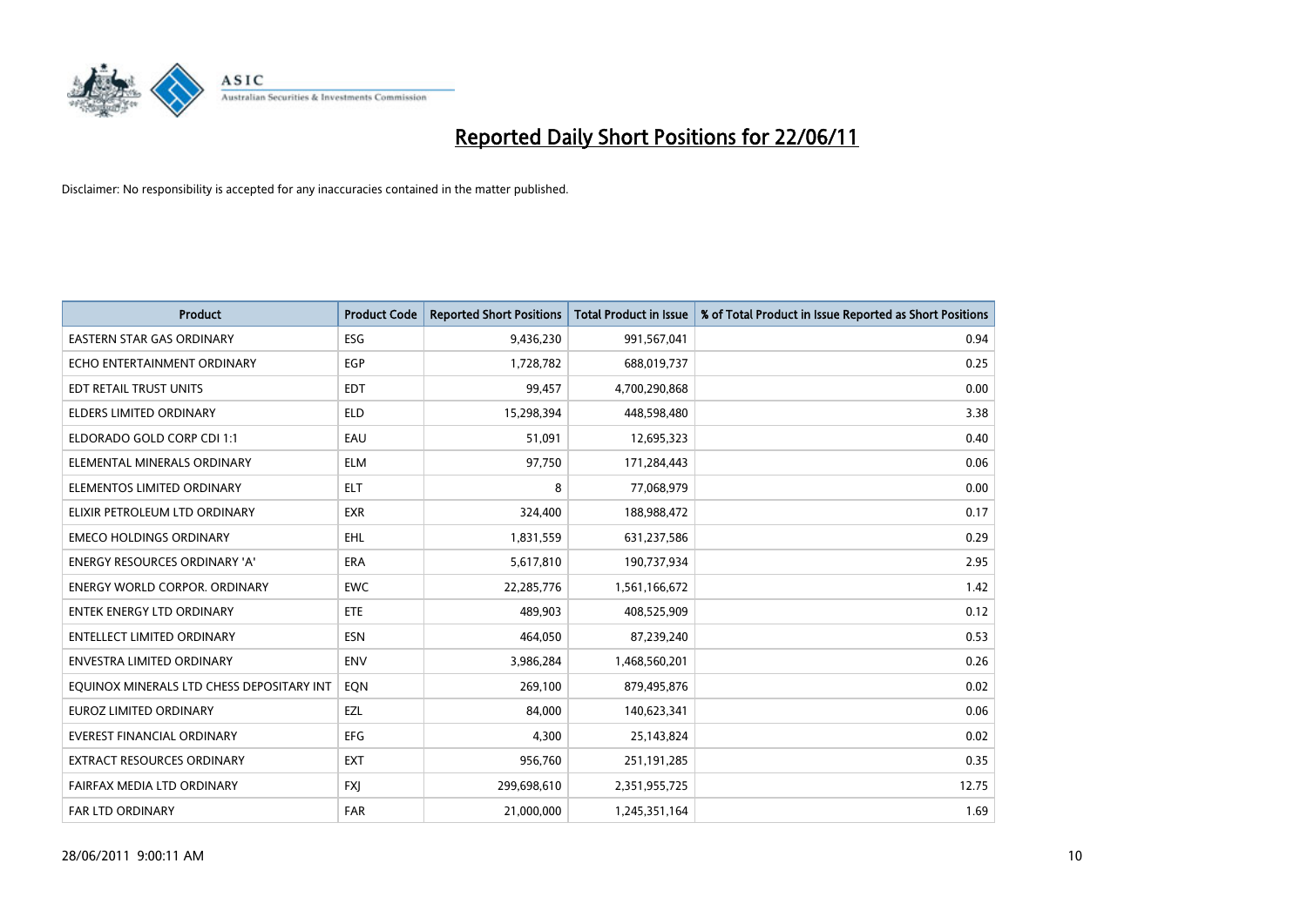

| <b>Product</b>                        | <b>Product Code</b> | <b>Reported Short Positions</b> | <b>Total Product in Issue</b> | % of Total Product in Issue Reported as Short Positions |
|---------------------------------------|---------------------|---------------------------------|-------------------------------|---------------------------------------------------------|
| <b>FERRAUS LIMITED ORDINARY</b>       | <b>FRS</b>          | 31,599                          | 249,598,565                   | 0.01                                                    |
| FISHER & PAYKEL APP. ORDINARY         | <b>FPA</b>          | 18,298                          | 724,235,162                   | 0.00                                                    |
| FISHER & PAYKEL H. ORDINARY           | <b>FPH</b>          | 2,385,266                       | 520,473,867                   | 0.46                                                    |
| FKP PROPERTY GROUP STAPLED SECURITIES | <b>FKP</b>          | 23,545,658                      | 1,184,196,147                 | 2.00                                                    |
| FLEETWOOD CORP ORDINARY               | <b>FWD</b>          | 486,858                         | 57,847,937                    | 0.84                                                    |
| FLETCHER BUILDING ORDINARY            | <b>FBU</b>          | 6,279,744                       | 678,573,570                   | 0.94                                                    |
| <b>FLEXIGROUP LIMITED ORDINARY</b>    | <b>FXL</b>          | 73,537                          | 276,292,173                   | 0.02                                                    |
| <b>FLIGHT CENTRE ORDINARY</b>         | <b>FLT</b>          | 4,120,700                       | 99,946,094                    | 4.12                                                    |
| FLINDERS MINES LTD ORDINARY           | <b>FMS</b>          | 21,482,624                      | 1,820,839,571                 | 1.16                                                    |
| <b>FOCUS MINERALS LTD ORDINARY</b>    | <b>FML</b>          | 8,716,479                       | 3,440,515,431                 | 0.25                                                    |
| FORGE GROUP LIMITED ORDINARY          | <b>FGE</b>          | 53,682                          | 82,924,014                    | 0.06                                                    |
| FORTE ENERGY NL ORDINARY              | FTE                 | 3,658,986                       | 695,589,311                   | 0.52                                                    |
| FORTESCUE METALS GRP ORDINARY         | <b>FMG</b>          | 30,941,842                      | 3,113,348,659                 | 1.00                                                    |
| <b>FOSTER'S GROUP ORDINARY</b>        | FGL                 | 14,705,968                      | 1,940,894,542                 | 0.73                                                    |
| FTD CORPORATION ORDINARY              | <b>FTD</b>          | 8,088                           | 36,474,593                    | 0.02                                                    |
| <b>FUNTASTIC LIMITED ORDINARY</b>     | <b>FUN</b>          | 322,528                         | 340,997,682                   | 0.09                                                    |
| <b>G.U.D. HOLDINGS ORDINARY</b>       | GUD                 | 339,844                         | 69,089,611                    | 0.48                                                    |
| <b>GALAXY RESOURCES ORDINARY</b>      | <b>GXY</b>          | 664,876                         | 323,327,000                   | 0.20                                                    |
| <b>GEODYNAMICS LIMITED ORDINARY</b>   | GDY                 | 435,380                         | 336,892,832                   | 0.14                                                    |
| <b>GINDALBIE METALS LTD ORDINARY</b>  | <b>GBG</b>          | 48,683,372                      | 935,615,590                   | 5.17                                                    |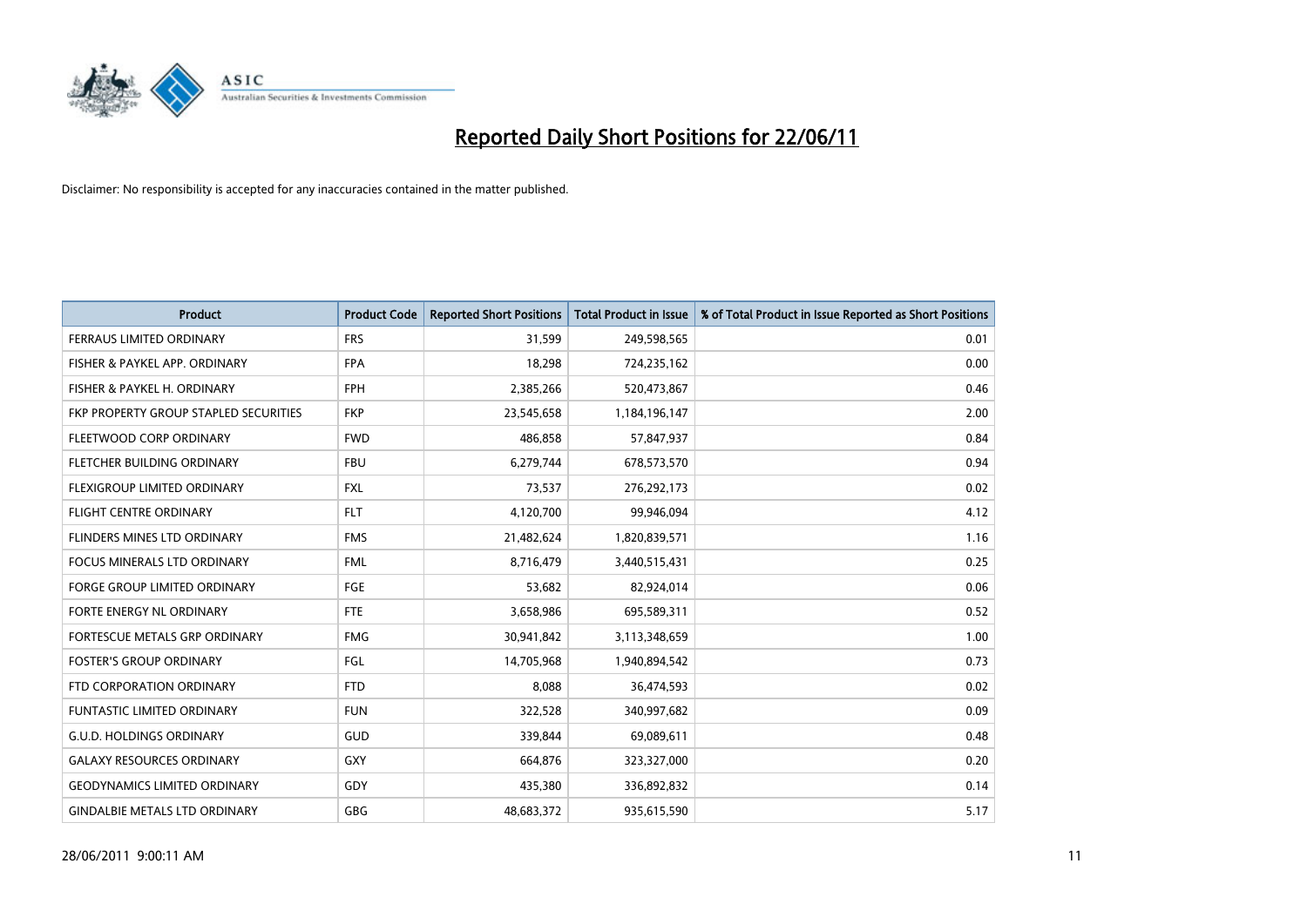

| <b>Product</b>                                   | <b>Product Code</b> | <b>Reported Short Positions</b> | <b>Total Product in Issue</b> | % of Total Product in Issue Reported as Short Positions |
|--------------------------------------------------|---------------------|---------------------------------|-------------------------------|---------------------------------------------------------|
| <b>GLOBAL MINING ORDINARY</b>                    | <b>GMI</b>          | 8.951                           | 191,820,968                   | 0.00                                                    |
| <b>GLOUCESTER COAL ORDINARY</b>                  | GCL                 | 467,691                         | 165,982,891                   | 0.28                                                    |
| <b>GME RESOURCES LTD ORDINARY</b>                | <b>GME</b>          | 800                             | 322,635,902                   | 0.00                                                    |
| <b>GOLD ONE INT LTD ORDINARY</b>                 | GDO                 | 500,000                         | 808,716,731                   | 0.06                                                    |
| <b>GOLD ROAD RES LTD ORDINARY</b>                | GOR                 | 808,203                         | 298,904,971                   | 0.27                                                    |
| <b>GOLDEN WEST RESOURCE ORDINARY</b>             | <b>GWR</b>          | 1,617                           | 192,082,567                   | 0.00                                                    |
| <b>GOODMAN FIELDER, ORDINARY</b>                 | <b>GFF</b>          | 33,844,992                      | 1,380,386,438                 | 2.46                                                    |
| <b>GOODMAN GROUP STAPLED US PROHIBIT.</b>        | <b>GMG</b>          | 23,082,728                      | 7,394,607,411                 | 0.31                                                    |
| <b>GPT GROUP STAPLED SEC.</b>                    | GPT                 | 18,067,698                      | 1,855,529,431                 | 0.96                                                    |
| <b>GRAINCORP LIMITED A CLASS ORDINARY</b>        | <b>GNC</b>          | 585,036                         | 198,318,900                   | 0.29                                                    |
| <b>GRANGE RESOURCES. ORDINARY</b>                | <b>GRR</b>          | 128,704                         | 1,153,181,487                 | 0.00                                                    |
| <b>GREENCAP LIMITED ORDINARY</b>                 | GCG                 |                                 | 262,515,385                   | 0.00                                                    |
| <b>GREENLAND MIN EN LTD ORDINARY</b>             | GGG                 | 1,317,663                       | 362,756,287                   | 0.36                                                    |
| <b>GRYPHON MINERALS LTD ORDINARY</b>             | GRY                 | 5,333,603                       | 299,922,058                   | 1.78                                                    |
| <b>GUILDFORD COAL LTD ORDINARY</b>               | <b>GUF</b>          | 348.029                         | 213,532,609                   | 0.16                                                    |
| <b>GUINNESS PEAT GROUP. CHESS DEPOSITARY INT</b> | <b>GPG</b>          | 1,248,799                       | 296,096,600                   | 0.42                                                    |
| <b>GUIARAT NRE COAL LTD ORDINARY</b>             | <b>GNM</b>          | 34,123                          | 990,955,858                   | 0.00                                                    |
| <b>GUNNS LIMITED ORDINARY</b>                    | <b>GNS</b>          | 57,665,730                      | 848,401,559                   | 6.80                                                    |
| <b>GWA GROUP LTD ORDINARY</b>                    | <b>GWA</b>          | 7,545,672                       | 301,525,014                   | 2.49                                                    |
| HARVEY NORMAN ORDINARY                           | <b>HVN</b>          | 41,155,132                      | 1,062,316,784                 | 3.88                                                    |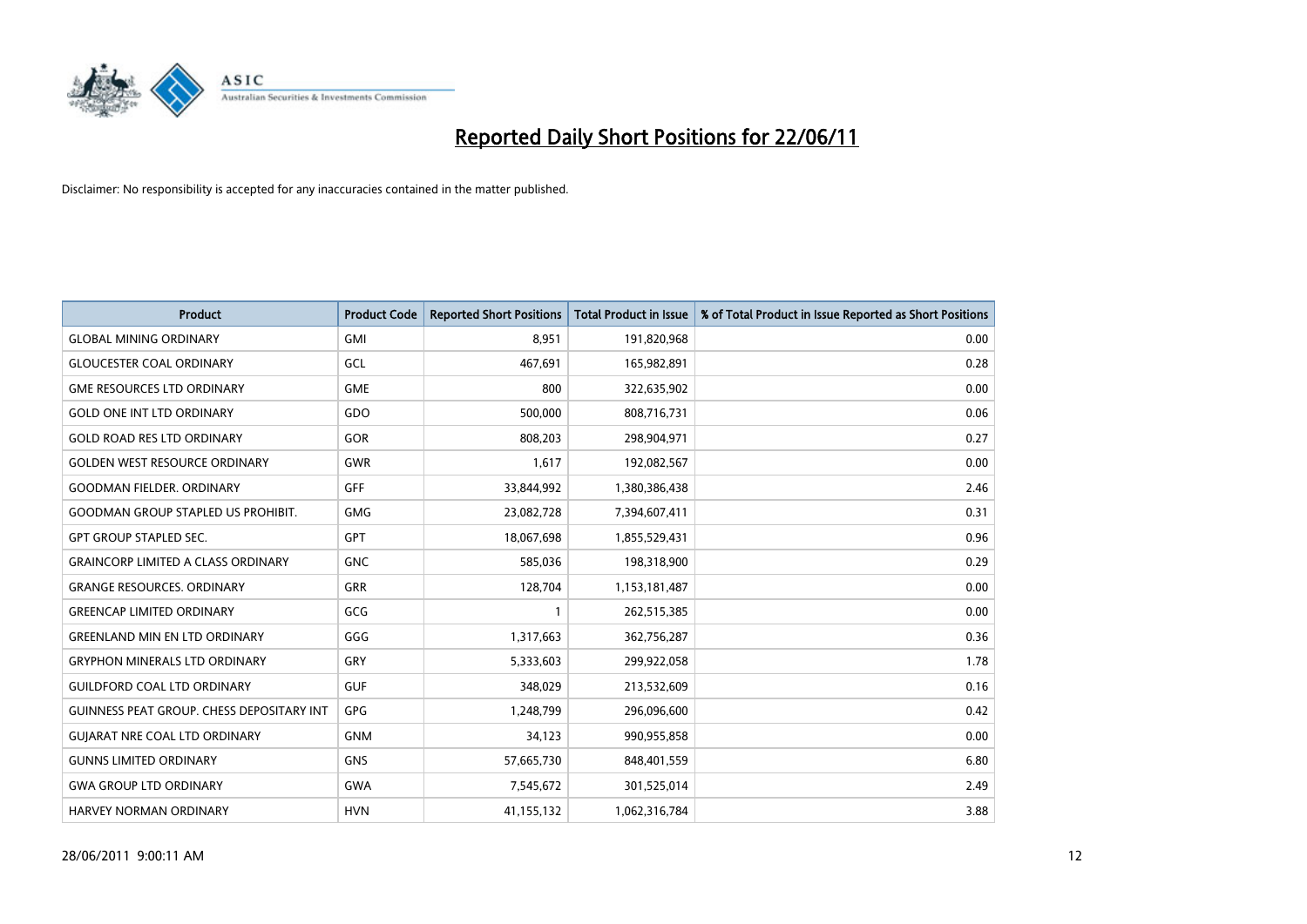

| <b>Product</b>                        | <b>Product Code</b> | <b>Reported Short Positions</b> | <b>Total Product in Issue</b> | % of Total Product in Issue Reported as Short Positions |
|---------------------------------------|---------------------|---------------------------------|-------------------------------|---------------------------------------------------------|
| HASTIE GROUP LIMITED ORDINARY         | <b>HST</b>          | 1,180,557                       | 275,748,631                   | 0.42                                                    |
| HASTINGS DIVERSIFIED STAPLED SECURITY | <b>HDF</b>          | 1,064,309                       | 529,187,294                   | 0.20                                                    |
| <b>HAVILAH RESOURCES NL ORDINARY</b>  | <b>HAV</b>          | 57,480                          | 82,421,849                    | 0.07                                                    |
| HEARTWARE INT INC CDI 35:1            | <b>HIN</b>          | 272,008                         | 48,598,550                    | 0.56                                                    |
| <b>HENDERSON GROUP CDI 1:1</b>        | <b>HGG</b>          | 8,377,305                       | 596,893,247                   | 1.40                                                    |
| HFA HOLDINGS LIMITED ORDINARY         | <b>HFA</b>          | 482,283                         | 117,332,831                   | 0.40                                                    |
| <b>HIGHLANDS PACIFIC ORDINARY</b>     | <b>HIG</b>          | 2,550,406                       | 686,082,148                   | 0.37                                                    |
| HILLGROVE RES LTD ORDINARY            | <b>HGO</b>          | 1,578,176                       | 793,698,575                   | 0.19                                                    |
| HILLS HOLDINGS LTD ORDINARY           | HIL                 | 3,859,161                       | 249,139,016                   | 1.55                                                    |
| HORIZON OIL LIMITED ORDINARY          | <b>HZN</b>          | 8,164,299                       | 1,130,811,515                 | 0.72                                                    |
| HUNNU COAL LIMITED ORDINARY           | <b>HUN</b>          | 270,820                         | 212,565,002                   | 0.13                                                    |
| <b>ICON ENERGY LIMITED ORDINARY</b>   | <b>ICN</b>          | 69,680                          | 469,301,394                   | 0.01                                                    |
| <b>IINET LIMITED ORDINARY</b>         | <b>IIN</b>          | 1,136,293                       | 152,160,119                   | 0.74                                                    |
| <b>ILUKA RESOURCES ORDINARY</b>       | ILU                 | 2,912,262                       | 418,700,517                   | 0.70                                                    |
| <b>IMDEX LIMITED ORDINARY</b>         | <b>IMD</b>          | 51,797                          | 199,414,165                   | 0.01                                                    |
| IMF (AUSTRALIA) LTD ORDINARY          | <b>IMF</b>          | 329,821                         | 123,828,193                   | 0.26                                                    |
| <b>IMX RESOURCES LTD ORDINARY</b>     | <b>IXR</b>          | 20,005                          | 262,612,803                   | 0.01                                                    |
| <b>INCITEC PIVOT ORDINARY</b>         | IPL                 | 3,986,166                       | 1,628,730,107                 | 0.23                                                    |
| <b>INDAGO RESOURCES LTD ORDINARY</b>  | <b>IDG</b>          | 8,179                           | 6,432,858                     | 0.13                                                    |
| <b>INDEPENDENCE GROUP ORDINARY</b>    | <b>IGO</b>          | 1,101,779                       | 202,069,635                   | 0.55                                                    |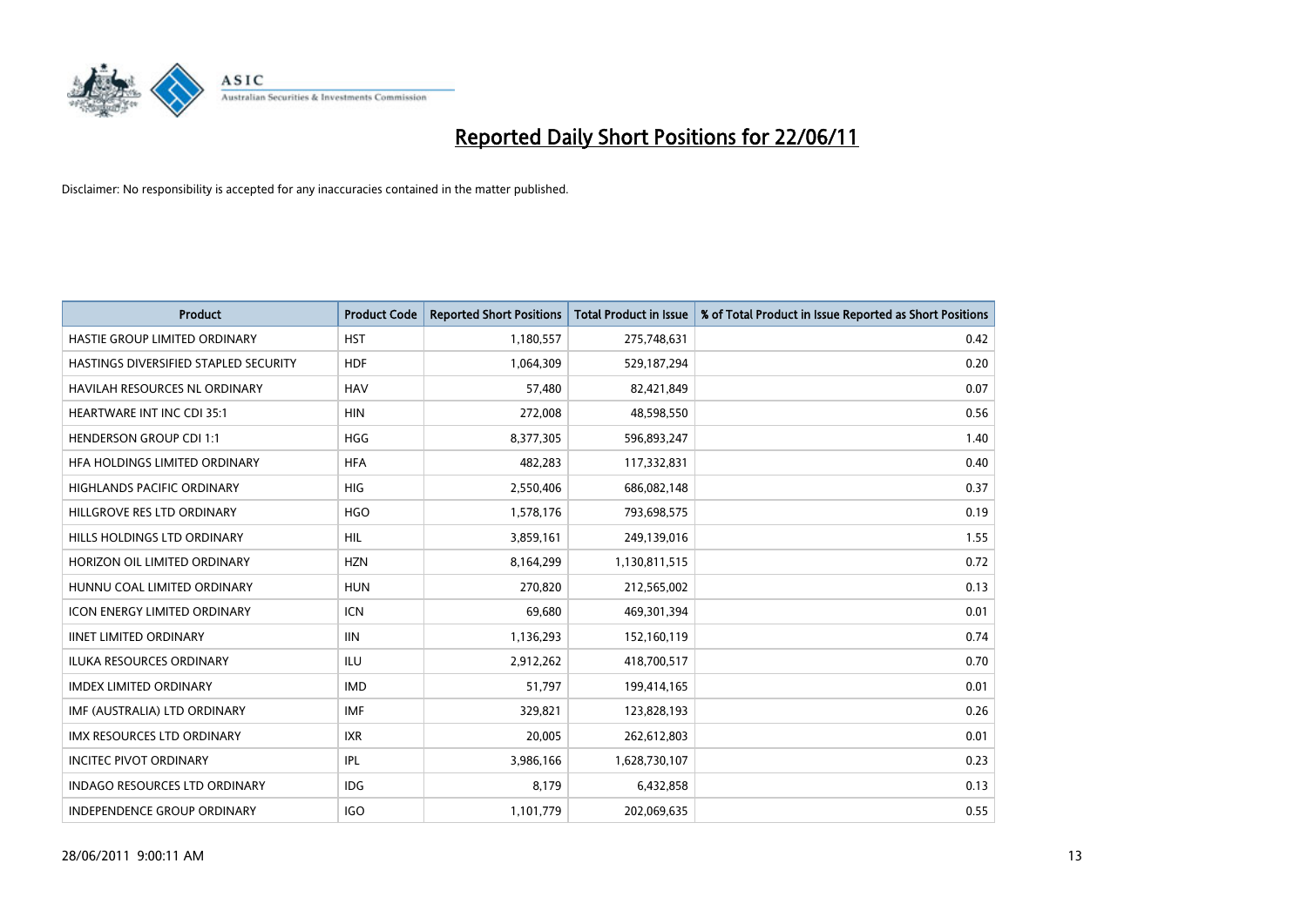

| <b>Product</b>                            | <b>Product Code</b> | <b>Reported Short Positions</b> | <b>Total Product in Issue</b> | % of Total Product in Issue Reported as Short Positions |
|-------------------------------------------|---------------------|---------------------------------|-------------------------------|---------------------------------------------------------|
| <b>INDO MINES LIMITED ORDINARY</b>        | <b>IDO</b>          | 635,939                         | 229,809,304                   | 0.28                                                    |
| INDOPHIL RESOURCES ORDINARY               | <b>IRN</b>          | 9,189,348                       | 895,875,340                   | 1.03                                                    |
| <b>INDUSTREA LIMITED ORDINARY</b>         | IDL                 | 1,722,073                       | 364,524,797                   | 0.46                                                    |
| INFIGEN ENERGY STAPLED SECURITIES         | <b>IFN</b>          | 4,597,940                       | 762,265,972                   | 0.61                                                    |
| ING RE COM GROUP STAPLED SECURITIES       | <b>ILF</b>          | 9,075                           | 441,029,194                   | 0.00                                                    |
| <b>INSURANCE AUSTRALIA ORDINARY</b>       | IAG                 | 5,173,249                       | 2,079,034,021                 | 0.24                                                    |
| INT GOLDFIELDS LTD ORDINARY               | <b>IGS</b>          | 12,197,682                      | 571,520,386                   | 2.13                                                    |
| INTEGRA MINING LTD, ORDINARY              | <b>IGR</b>          | 6,045,478                       | 841,525,727                   | 0.72                                                    |
| <b>INTREPID MINES ORDINARY</b>            | <b>IAU</b>          | 2,885,993                       | 520,626,235                   | 0.56                                                    |
| INVESTA OFFICE FUND STAPLED SECURITIES    | <b>IOF</b>          | 10,886,349                      | 2,729,071,212                 | 0.39                                                    |
| <b>INVOCARE LIMITED ORDINARY</b>          | <b>IVC</b>          | 1,232,794                       | 107,912,897                   | 1.14                                                    |
| <b>ION LIMITED ORDINARY</b>               | <b>ION</b>          | 164,453                         | 256,365,105                   | 0.06                                                    |
| <b>IOOF HOLDINGS LTD ORDINARY</b>         | IFL.                | 895,551                         | 229,794,395                   | 0.37                                                    |
| <b>IRESS MARKET TECH. ORDINARY</b>        | <b>IRE</b>          | 2,391,716                       | 126,018,142                   | 1.90                                                    |
| <b>IRON ORE HOLDINGS ORDINARY</b>         | <b>IOH</b>          | 55,066                          | 166,087,005                   | 0.03                                                    |
| ISHARES FTSE CHINA25 CDI 1:1              | <b>IZZ</b>          | 6,871                           | 128,250,000                   | 0.01                                                    |
| ISHARES GLB TELECOMS CDI 1:1              | <b>IXP</b>          | 11,429                          | 4,450,000                     | 0.26                                                    |
| ISHARES GLOBAL 100 CDI 1:1                | 100                 | 27,566                          | 10,600,000                    | 0.26                                                    |
| ISHARES MSCI AUS 200 ISHARES MSCI AUS 200 | <b>IOZ</b>          | 10,280                          | 1,950,015                     | 0.53                                                    |
| ISHARES S&P 500 CDI 1:1                   | <b>IVV</b>          | 15,921                          | 116,350,000                   | 0.01                                                    |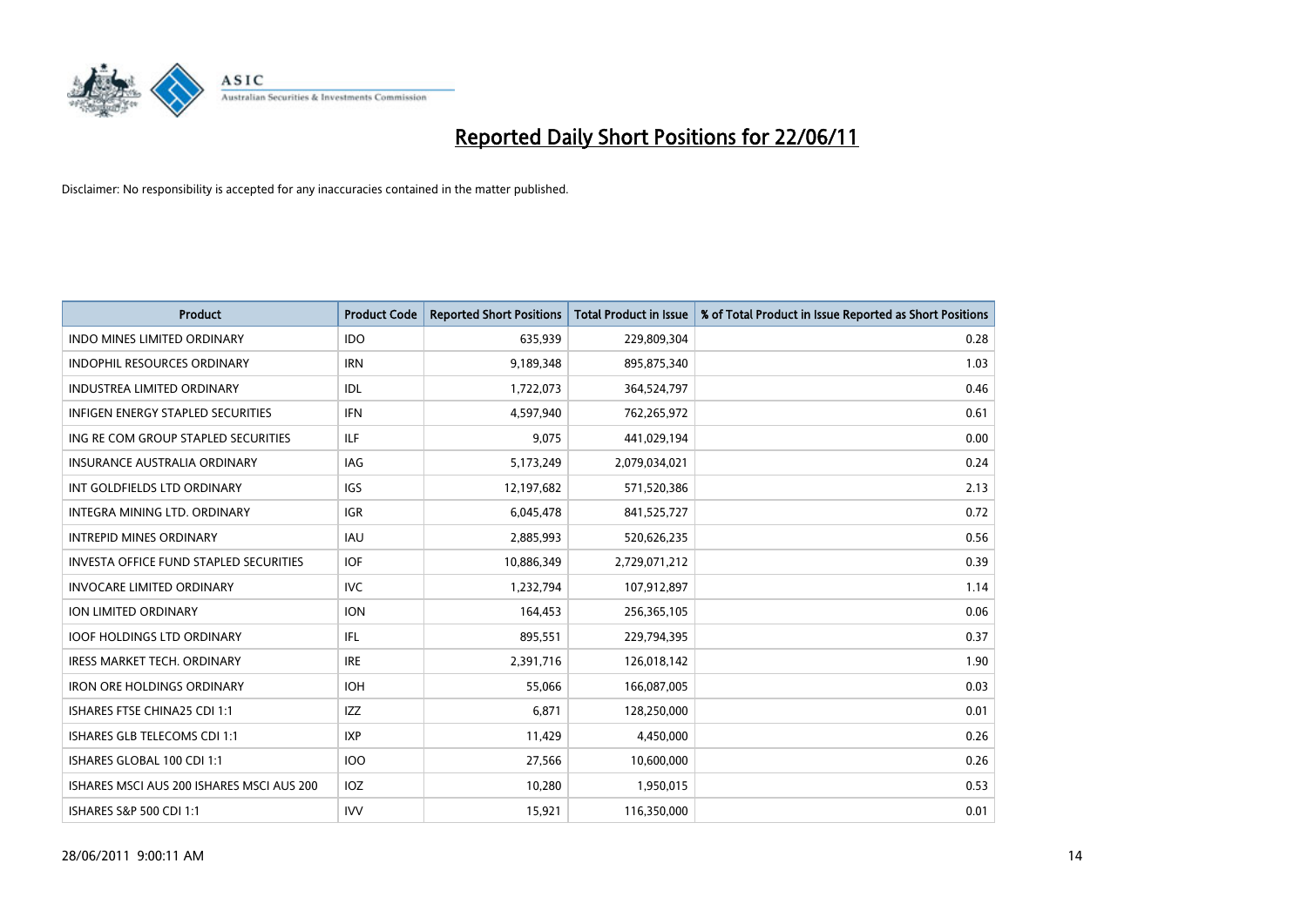

| <b>Product</b>                                  | <b>Product Code</b> | <b>Reported Short Positions</b> | <b>Total Product in Issue</b> | % of Total Product in Issue Reported as Short Positions |
|-------------------------------------------------|---------------------|---------------------------------|-------------------------------|---------------------------------------------------------|
| ISHARES S&P HIGH DIV ISHARES S&P HIGH DIV       | <b>IHD</b>          | 5,208                           | 2,200,055                     | 0.24                                                    |
| ISHARES SMALL ORDS ISHARES SMALL ORDS           | <b>ISO</b>          | 183,388                         | 3,900,000                     | 4.70                                                    |
| <b>ISOFT GROUP LIMITED ORDINARY</b>             | <b>ISF</b>          | 6,436,400                       | 1,070,915,673                 | 0.60                                                    |
| IVANHOE AUSTRALIA ORDINARY                      | <b>IVA</b>          | 320,309                         | 418,709,553                   | 0.07                                                    |
| <b>JAMES HARDIE INDUST CHESS DEPOSITARY INT</b> | <b>IHX</b>          | 18,694,650                      | 437,311,611                   | 4.27                                                    |
| <b>JAMESON RESOURCES ORDINARY</b>               | <b>JAL</b>          | 1,600,000                       | 95,828,865                    | 1.67                                                    |
| <b>IB HI-FI LIMITED ORDINARY</b>                | <b>IBH</b>          | 14,649,680                      | 98,530,763                    | 14.85                                                   |
| <b>JUPITER MINES ORDINARY</b>                   | <b>IMS</b>          | 427,638                         | 1,560,335,037                 | 0.03                                                    |
| KAGARA LTD ORDINARY                             | KZL                 | 12,049,613                      | 708,583,836                   | 1.70                                                    |
| KANGAROO RES LTD ORDINARY                       | <b>KRL</b>          | 670,935                         | 3,434,430,012                 | 0.02                                                    |
| KAROON GAS AUSTRALIA ORDINARY                   | <b>KAR</b>          | 1,216,001                       | 221,420,769                   | 0.54                                                    |
| KASBAH RESOURCES ORDINARY                       | <b>KAS</b>          | 107,007                         | 364,262,596                   | 0.03                                                    |
| KATHMANDU HOLD LTD ORDINARY                     | <b>KMD</b>          | 901,983                         | 200,000,000                   | 0.43                                                    |
| <b>KENTOR GOLD LIMITED ORDINARY</b>             | KGL                 | 5,000                           | 1,062,092,950                 | 0.00                                                    |
| <b>KEYBRIDGE CAPITAL ORDINARY</b>               | <b>KBC</b>          | 5,999                           | 172,070,564                   | 0.00                                                    |
| KIMBERLEY METALS LTD ORDINARY                   | KBL                 | 1,820                           | 161,976,319                   | 0.00                                                    |
| KINGSGATE CONSOLID. ORDINARY                    | <b>KCN</b>          | 3,514,564                       | 135,274,830                   | 2.57                                                    |
| KINGSROSE MINING LTD ORDINARY                   | <b>KRM</b>          | 1,272,031                       | 264,223,455                   | 0.48                                                    |
| LEIGHTON HOLDINGS ORDINARY                      | LEI                 | 5,802,787                       | 336,515,596                   | 1.70                                                    |
| LEND LEASE GROUP UNIT/ORD STAPLED               | LLC                 | 3,143,210                       | 570,915,669                   | 0.54                                                    |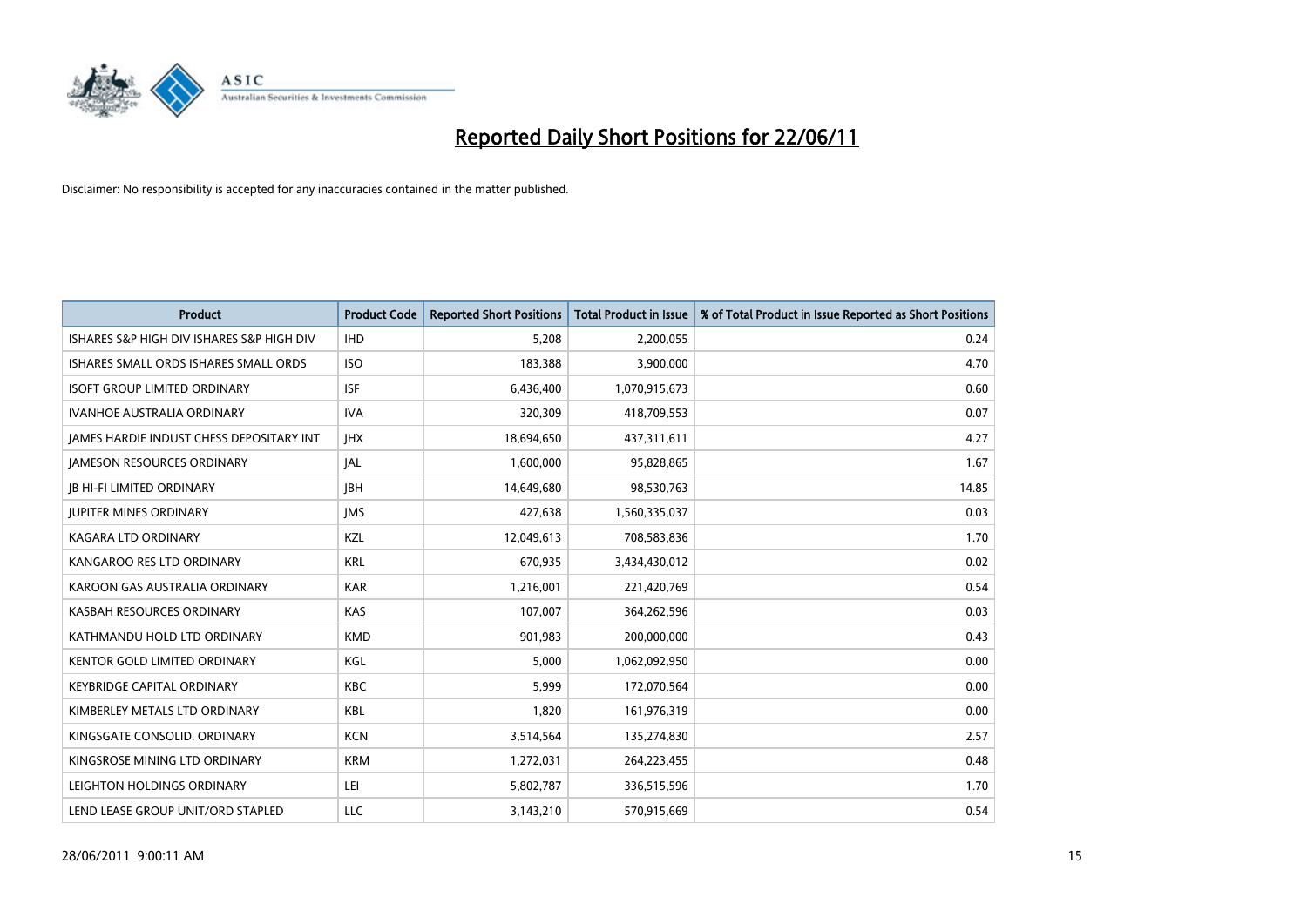

| <b>Product</b>                        | <b>Product Code</b> | <b>Reported Short Positions</b> | <b>Total Product in Issue</b> | % of Total Product in Issue Reported as Short Positions |
|---------------------------------------|---------------------|---------------------------------|-------------------------------|---------------------------------------------------------|
| LINC ENERGY LTD ORDINARY              | <b>LNC</b>          | 6,028,084                       | 503,418,900                   | 1.18                                                    |
| LIQUEFIED NATURAL ORDINARY            | LNG                 | 335,739                         | 214,449,015                   | 0.16                                                    |
| LYNAS CORPORATION ORDINARY            | <b>LYC</b>          | 44,959,168                      | 1,713,546,913                 | 2.65                                                    |
| M2 TELECOMMUNICATION ORDINARY         | <b>MTU</b>          | 161,837                         | 123,616,285                   | 0.13                                                    |
| <b>MACA LIMITED ORDINARY</b>          | <b>MLD</b>          | 32,995                          | 150,000,000                   | 0.02                                                    |
| MACARTHUR COAL ORDINARY               | <b>MCC</b>          | 4,915,766                       | 302,092,343                   | 1.64                                                    |
| MACMAHON HOLDINGS ORDINARY            | <b>MAH</b>          | 9,131,862                       | 733,711,705                   | 1.25                                                    |
| MACQ ATLAS ROADS GRP ORDINARY STAPLED | <b>MQA</b>          | 6,573,797                       | 452,345,907                   | 1.46                                                    |
| MACQUARIE GROUP LTD ORDINARY          | <b>MOG</b>          | 5,658,822                       | 346,857,552                   | 1.59                                                    |
| MAGMA METALS LTD. ORDINARY            | <b>MMW</b>          | 500                             | 267,040,923                   | 0.00                                                    |
| MAP GROUP STAPLED US PROHIBIT.        | <b>MAP</b>          | 11,078,500                      | 1,861,210,782                 | 0.59                                                    |
| <b>MARENGO MINING ORDINARY</b>        | <b>MGO</b>          | 268,907                         | 995,068,613                   | 0.03                                                    |
| <b>MATRIX C &amp; E LTD ORDINARY</b>  | <b>MCE</b>          | 57,195                          | 77,081,507                    | 0.06                                                    |
| MCMILLAN SHAKESPEARE ORDINARY         | <b>MMS</b>          | 57,215                          | 68,081,810                    | 0.07                                                    |
| MCPHERSON'S LTD ORDINARY              | <b>MCP</b>          | 216,965                         | 72,401,758                    | 0.30                                                    |
| MEDUSA MINING LTD ORDINARY            | <b>MML</b>          | 1,784,024                       | 188,233,911                   | 0.94                                                    |
| MELBOURNE IT LIMITED ORDINARY         | MLB                 | 165,770                         | 80,662,621                    | 0.21                                                    |
| MEO AUSTRALIA LTD ORDINARY            | <b>MEO</b>          | 4,572,953                       | 539,913,260                   | 0.84                                                    |
| <b>MERMAID MARINE ORDINARY</b>        | <b>MRM</b>          | 2,214,294                       | 215,376,756                   | 1.02                                                    |
| MESOBLAST LIMITED ORDINARY            | <b>MSB</b>          | 1,791,604                       | 279,733,562                   | 0.65                                                    |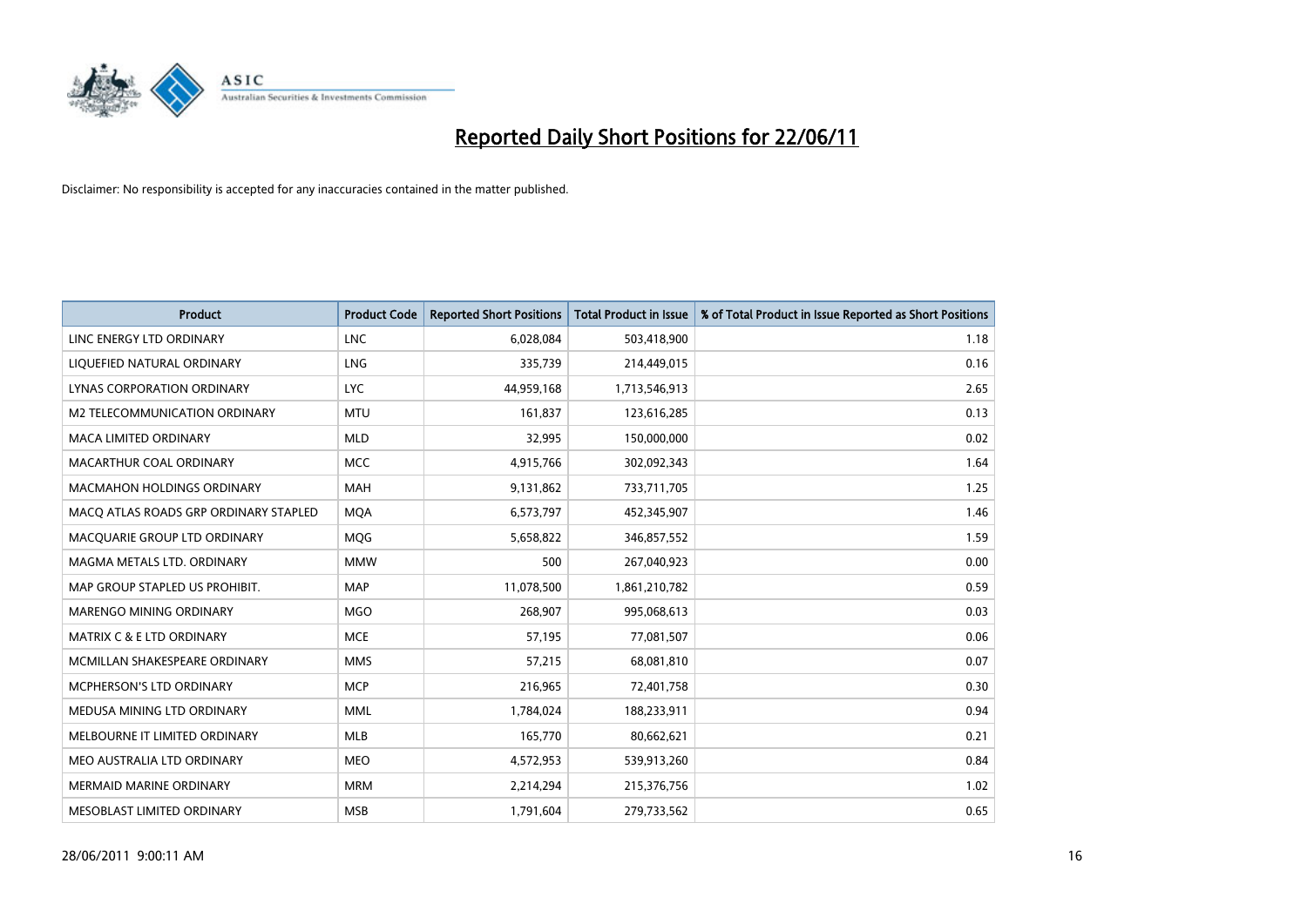

| <b>Product</b>                    | <b>Product Code</b> | <b>Reported Short Positions</b> | <b>Total Product in Issue</b> | % of Total Product in Issue Reported as Short Positions |
|-----------------------------------|---------------------|---------------------------------|-------------------------------|---------------------------------------------------------|
| METALS X LIMITED ORDINARY         | <b>MLX</b>          | 706,529                         | 1,365,661,782                 | 0.06                                                    |
| METCASH LIMITED ORDINARY          | <b>MTS</b>          | 27,771,126                      | 768,853,924                   | 3.61                                                    |
| METGASCO LIMITED ORDINARY         | <b>MEL</b>          | 383,923                         | 252,710,972                   | 0.15                                                    |
| METMINCO LIMITED ORDINARY         | <b>MNC</b>          | 1,963,874                       | 1,462,616,146                 | 0.13                                                    |
| MHM METALS LIMITED ORDINARY       | <b>MHM</b>          | 69,263                          | 101,540,410                   | 0.07                                                    |
| MICLYN EXP OFFSHR ORDINARY        | <b>MIO</b>          | 687,051                         | 274,618,684                   | 0.24                                                    |
| MINARA RESOURCES ORDINARY         | <b>MRE</b>          | 10,128,134                      | 1,169,424,487                 | 0.85                                                    |
| MINCOR RESOURCES NL ORDINARY      | <b>MCR</b>          | 1,605,174                       | 200,608,804                   | 0.79                                                    |
| MINEMAKERS LIMITED ORDINARY       | <b>MAK</b>          | 44,227                          | 227,003,950                   | 0.02                                                    |
| MINERAL DEPOSITS ORDINARY         | <b>MDL</b>          | 186,953                         | 60,768,582                    | 0.30                                                    |
| MINERAL RESOURCES. ORDINARY       | <b>MIN</b>          | 1,065,090                       | 169,168,017                   | 0.63                                                    |
| MIRABELA NICKEL LTD ORDINARY      | <b>MBN</b>          | 11,484,292                      | 491,561,237                   | 2.34                                                    |
| MIRVAC GROUP STAPLED SECURITIES   | <b>MGR</b>          | 33,257,741                      | 3,416,924,188                 | 0.96                                                    |
| MISSION NEWENERGY ORDINARY        | <b>MBT</b>          | 2,100                           | 8,512,179                     | 0.02                                                    |
| MOLOPO ENERGY LTD ORDINARY        | <b>MPO</b>          | 1,560,929                       | 250,852,322                   | 0.60                                                    |
| MOLY MINES LIMITED ORDINARY       | <b>MOL</b>          | 48,000                          | 384,893,989                   | 0.01                                                    |
| MONADELPHOUS GROUP ORDINARY       | <b>MND</b>          | 702,823                         | 87,576,827                    | 0.82                                                    |
| MORTGAGE CHOICE LTD ORDINARY      | <b>MOC</b>          | 23,932                          | 119,948,255                   | 0.02                                                    |
| <b>MOUNT GIBSON IRON ORDINARY</b> | <b>MGX</b>          | 7,174,510                       | 1,082,570,693                 | 0.65                                                    |
| MSF SUGAR LIMITED ORDINARY        | <b>MSF</b>          | 19,208                          | 69,165,378                    | 0.03                                                    |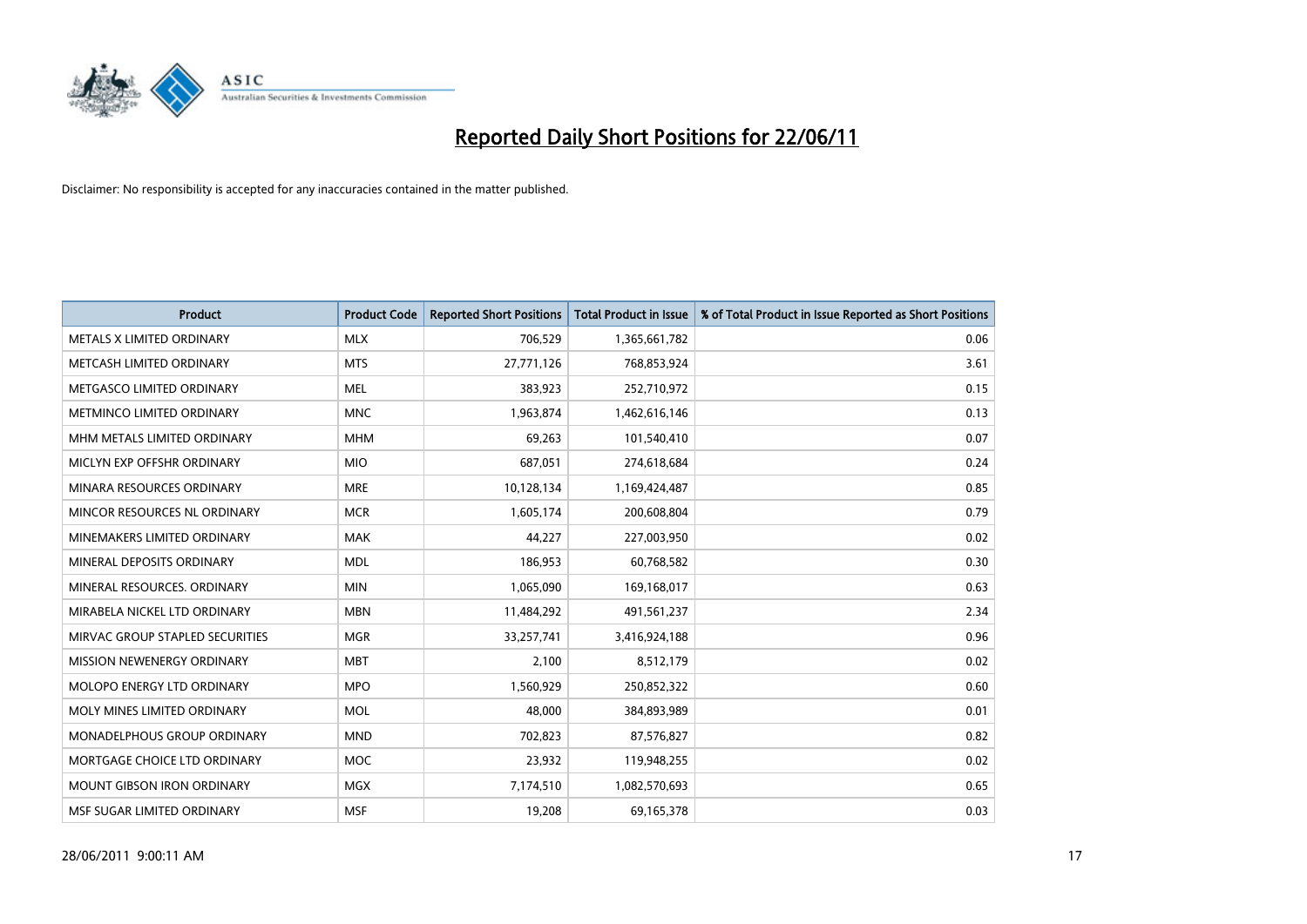

| <b>Product</b>                    | <b>Product Code</b> | <b>Reported Short Positions</b> | <b>Total Product in Issue</b> | % of Total Product in Issue Reported as Short Positions |
|-----------------------------------|---------------------|---------------------------------|-------------------------------|---------------------------------------------------------|
| MULTIPLEX SITES SITES             | <b>MXUPA</b>        | 177                             | 4,500,000                     | 0.00                                                    |
| MURCHISON METALS LTD ORDINARY     | <b>MMX</b>          | 16,157,314                      | 435,884,268                   | 3.69                                                    |
| <b>MYER HOLDINGS LTD ORDINARY</b> | <b>MYR</b>          | 19,874,546                      | 582,947,884                   | 3.40                                                    |
| <b>MYSTATE LIMITED ORDINARY</b>   | <b>MYS</b>          | 1,400                           | 67,439,158                    | 0.00                                                    |
| NANOSONICS LIMITED ORDINARY       | <b>NAN</b>          | 3,140                           | 230,490,585                   | 0.00                                                    |
| NATIONAL AUST. BANK ORDINARY      | <b>NAB</b>          | 17,942,336                      | 2,169,819,076                 | 0.81                                                    |
| NATURAL FUEL LIMITED ORDINARY     | <b>NFL</b>          |                                 | 1,121,912                     | 0.00                                                    |
| NAVIGATOR RESOURCES ORDINARY      | <b>NAV</b>          | 500                             | 465,790,327                   | 0.00                                                    |
| NAVITAS LIMITED ORDINARY          | <b>NVT</b>          | 3,816,823                       | 375,230,115                   | 1.03                                                    |
| NEPTUNE MARINE ORDINARY           | <b>NMS</b>          | 955,251                         | 1,747,612,299                 | 0.05                                                    |
| NEW HOPE CORPORATION ORDINARY     | <b>NHC</b>          | 1,181,601                       | 830,230,549                   | 0.15                                                    |
| NEWCREST MINING ORDINARY          | <b>NCM</b>          | 2,851,398                       | 765,407,334                   | 0.35                                                    |
| NEWS CORP A NON-VOTING CDI        | <b>NWSLV</b>        | 1,202,179                       | 1,829,817,184                 | 0.06                                                    |
| NEWS CORP B VOTING CDI            | <b>NWS</b>          | 2,933,137                       | 798,520,953                   | 0.36                                                    |
| NEXBIS LIMITED ORDINARY           | <b>NBS</b>          | 142,233                         | 798,356,704                   | 0.02                                                    |
| NEXUS ENERGY LIMITED ORDINARY     | <b>NXS</b>          | 19,403,229                      | 1,326,337,066                 | 1.46                                                    |
| NIB HOLDINGS LIMITED ORDINARY     | <b>NHF</b>          | 7,471                           | 466,765,752                   | 0.00                                                    |
| NICK SCALI LIMITED ORDINARY       | <b>NCK</b>          | 35,846                          | 81,000,000                    | 0.04                                                    |
| NIDO PETROLEUM ORDINARY           | <b>NDO</b>          | 1,162,395                       | 1,389,163,151                 | 0.07                                                    |
| NKWE PLATINUM 10C US COMMON       | <b>NKP</b>          | 158,349                         | 559,651,184                   | 0.03                                                    |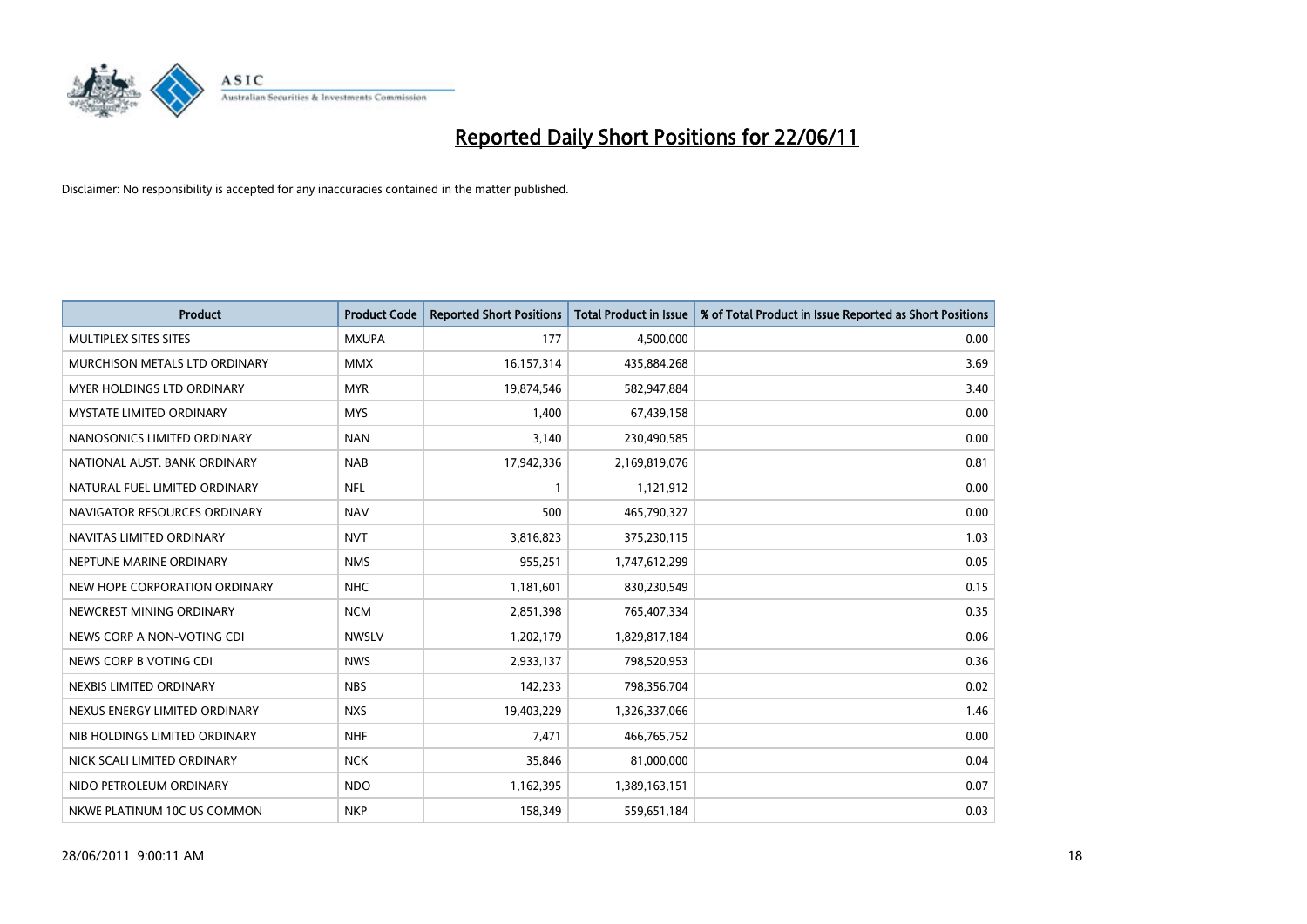

| <b>Product</b>                        | <b>Product Code</b> | <b>Reported Short Positions</b> | <b>Total Product in Issue</b> | % of Total Product in Issue Reported as Short Positions |
|---------------------------------------|---------------------|---------------------------------|-------------------------------|---------------------------------------------------------|
| NOBLE MINERAL RES ORDINARY            | <b>NMG</b>          | 3,265,370                       | 391,336,828                   | 0.83                                                    |
| NORTHERN CREST ORDINARY               | <b>NOC</b>          | 24,345                          | 133,484,723                   | 0.02                                                    |
| NORTHERN IRON LTD ORDINARY            | <b>NFE</b>          | 1,070,573                       | 336,084,863                   | 0.31                                                    |
| NRW HOLDINGS LIMITED ORDINARY         | <b>NWH</b>          | 3,755,139                       | 278,888,011                   | 1.34                                                    |
| NUCOAL RESOURCES NL ORDINARY          | <b>NCR</b>          | 215,129                         | 437,193,340                   | 0.05                                                    |
| NUFARM LIMITED ORDINARY               | <b>NUF</b>          | 5,924,922                       | 261,833,005                   | 2.24                                                    |
| OAKTON LIMITED ORDINARY               | <b>OKN</b>          | 638,101                         | 93,800,235                    | 0.67                                                    |
| OCEANAGOLD CORP. CHESS DEPOSITARY INT | OGC                 | 1,235,180                       | 262,550,386                   | 0.46                                                    |
| OCEANIA CAPITAL LTD ORDINARY          | <b>OCP</b>          | 2,500                           | 91,921,295                    | 0.00                                                    |
| OIL SEARCH LTD ORDINARY               | <b>OSH</b>          | 10,110,168                      | 1,320,648,378                 | 0.76                                                    |
| OM HOLDINGS LIMITED ORDINARY          | <b>OMH</b>          | 9,253,493                       | 504,105,150                   | 1.84                                                    |
| <b>ONESTEEL LIMITED ORDINARY</b>      | OST                 | 26,695,599                      | 1,338,106,652                 | 1.97                                                    |
| ORICA LIMITED ORDINARY                | ORI                 | 2,843,217                       | 363,223,767                   | 0.77                                                    |
| ORIGIN ENERGY ORDINARY                | ORG                 | 2,433,997                       | 1,064,507,259                 | 0.21                                                    |
| OROCOBRE LIMITED ORDINARY             | <b>ORE</b>          | 176,193                         | 102,813,894                   | 0.17                                                    |
| OROTONGROUP LIMITED ORDINARY          | ORL                 | 5,935                           | 40,880,902                    | 0.01                                                    |
| OTTO ENERGY LIMITED ORDINARY          | <b>OEL</b>          | 109,204                         | 1,134,540,071                 | 0.01                                                    |
| OZ MINERALS ORDINARY                  | OZL                 | 6,464,496                       | 323,877,514                   | 2.00                                                    |
| <b>PACIFIC BRANDS ORDINARY</b>        | <b>PBG</b>          | 10,867,832                      | 931,386,248                   | 1.17                                                    |
| PALADIN ENERGY LTD ORDINARY           | <b>PDN</b>          | 12,688,961                      | 777,698,217                   | 1.62                                                    |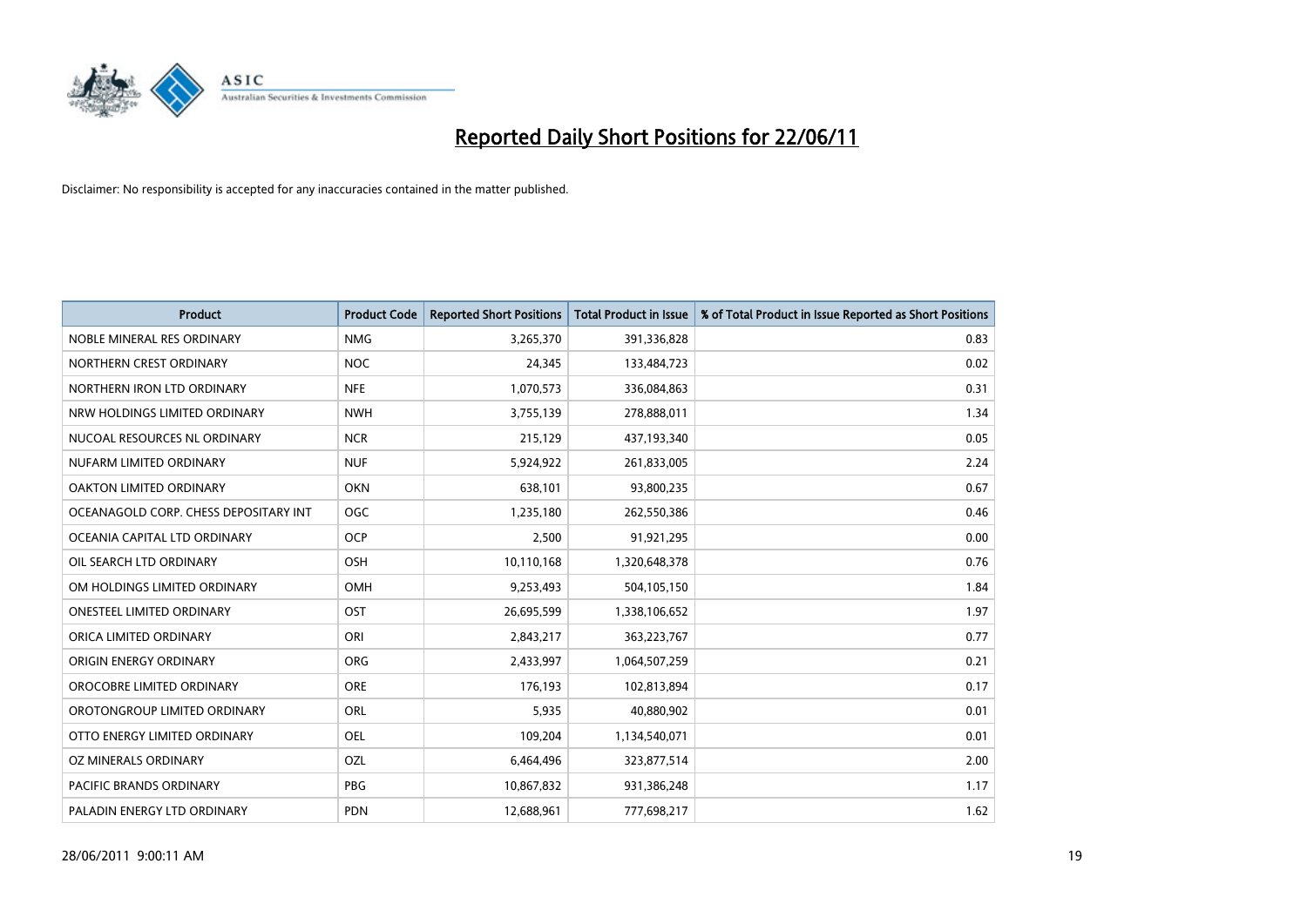

| <b>Product</b>                | <b>Product Code</b> | <b>Reported Short Positions</b> | <b>Total Product in Issue</b> | % of Total Product in Issue Reported as Short Positions |
|-------------------------------|---------------------|---------------------------------|-------------------------------|---------------------------------------------------------|
| PANAUST LIMITED ORDINARY      | <b>PNA</b>          | 9,696,708                       | 593,651,483                   | 1.63                                                    |
| PANORAMIC RESOURCES ORDINARY  | PAN                 | 1,375,474                       | 207,050,710                   | 0.66                                                    |
| PAPERLINX LIMITED ORDINARY    | <b>PPX</b>          | 5,153,930                       | 603,580,761                   | 0.87                                                    |
| PAPILLON RES LTD ORDINARY     | PIR                 | 785,105                         | 202,916,972                   | 0.39                                                    |
| PATTIES FOODS LTD ORDINARY    | PFL                 |                                 | 138,989,223                   | 0.00                                                    |
| PEET LIMITED ORDINARY         | <b>PPC</b>          | 101,978                         | 303,854,244                   | 0.03                                                    |
| PENINSULA ENERGY LTD ORDINARY | <b>PEN</b>          | 5,000                           | 2,093,420,252                 | 0.00                                                    |
| PERILYA LIMITED ORDINARY      | PEM                 | 568,884                         | 526,075,563                   | 0.12                                                    |
| PERPETUAL LIMITED ORDINARY    | <b>PPT</b>          | 2,625,595                       | 44,669,352                    | 5.88                                                    |
| PERSEUS MINING LTD ORDINARY   | PRU                 | 5,520,108                       | 425,017,088                   | 1.29                                                    |
| PETSEC ENERGY ORDINARY        | <b>PSA</b>          | 223,332                         | 231,283,622                   | 0.10                                                    |
| PHARMAXIS LTD ORDINARY        | <b>PXS</b>          | 2,014,985                       | 228,290,309                   | 0.86                                                    |
| PHOTON GROUP LTD ORDINARY     | PGA                 | 250,510                         | 1,540,886,866                 | 0.02                                                    |
| PLATINUM ASSET ORDINARY       | <b>PTM</b>          | 8,893,662                       | 561,347,878                   | 1.60                                                    |
| PLATINUM AUSTRALIA ORDINARY   | PLA                 | 5,822,016                       | 392,430,039                   | 1.48                                                    |
| PLATINUM CAPITAL LTD ORDINARY | <b>PMC</b>          |                                 | 164,959,410                   | 0.00                                                    |
| PLUTON RESOURCES ORDINARY     | <b>PLV</b>          | 161,146                         | 187,026,448                   | 0.08                                                    |
| PMP LIMITED ORDINARY          | <b>PMP</b>          | 73,258                          | 330,019,067                   | 0.01                                                    |
| PORT BOUVARD LIMITED ORDINARY | PBD                 | 6,754                           | 593,868,295                   | 0.00                                                    |
| PRANA BIOTECHNOLOGY ORDINARY  | PBT                 | 774,750                         | 269,292,203                   | 0.29                                                    |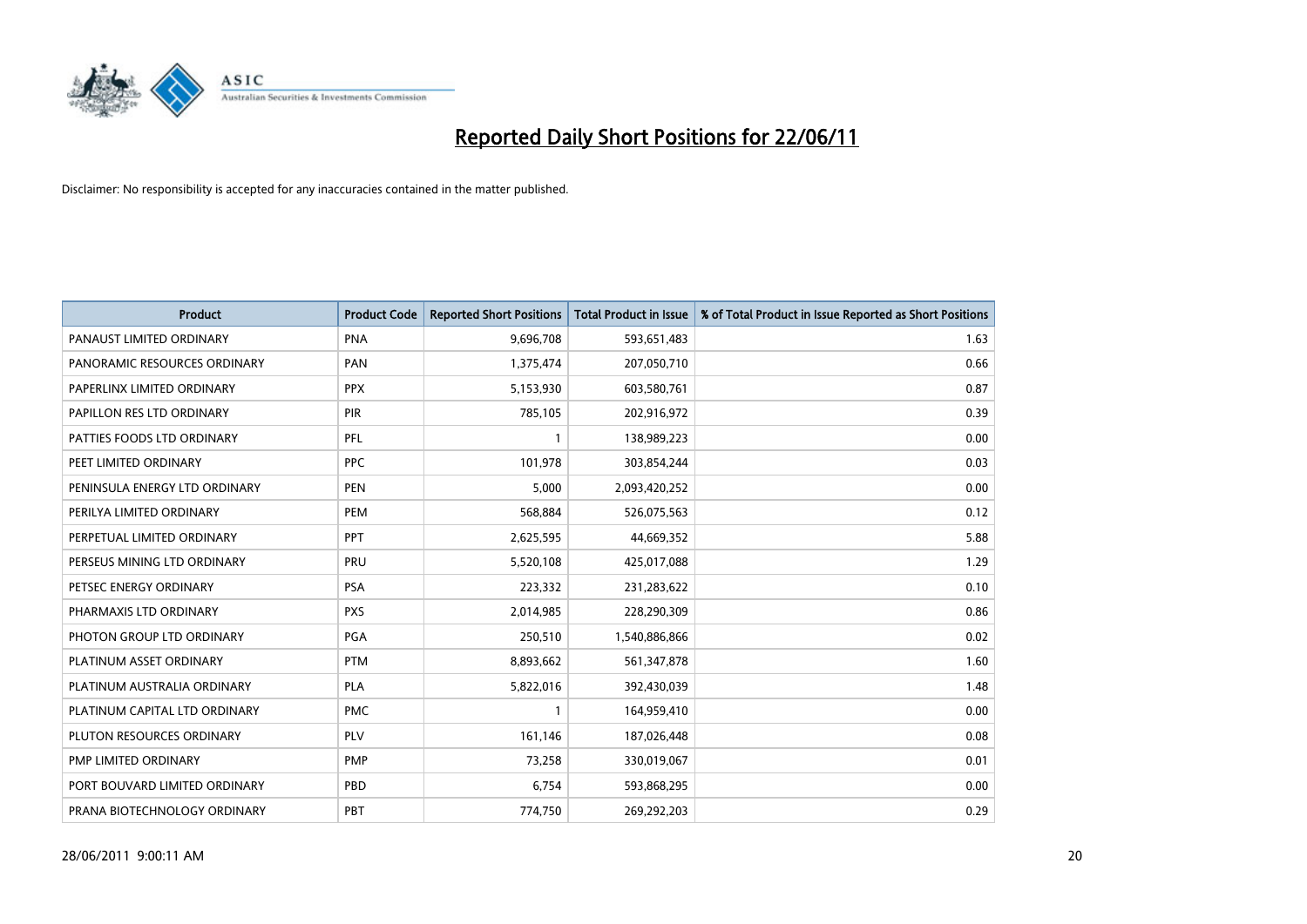

| <b>Product</b>                       | <b>Product Code</b> | <b>Reported Short Positions</b> | Total Product in Issue | % of Total Product in Issue Reported as Short Positions |
|--------------------------------------|---------------------|---------------------------------|------------------------|---------------------------------------------------------|
| PREMIER INVESTMENTS ORDINARY         | <b>PMV</b>          | 647,759                         | 155,062,831            | 0.40                                                    |
| PRIMA BIOMED LTD ORDINARY            | <b>PRR</b>          | 38,172                          | 902,275,215            | 0.00                                                    |
| PRIMARY HEALTH CARE ORDINARY         | <b>PRY</b>          | 9,577,278                       | 497,409,803            | 1.90                                                    |
| PRIME MEDIA GRP LTD ORDINARY         | PRT                 | $\overline{2}$                  | 366,330,303            | 0.00                                                    |
| PROGEN PHARMACEUTIC ORDINARY         | PGL                 | 151,596                         | 24,709,097             | 0.61                                                    |
| PROGRAMMED ORDINARY                  | <b>PRG</b>          | 404,566                         | 118,169,908            | 0.34                                                    |
| <b>PSIVIDA CORP CDI 1:1</b>          | <b>PVA</b>          | 6,878                           | 8,891,730              | 0.08                                                    |
| <b>QANTAS AIRWAYS ORDINARY</b>       | QAN                 | 33,237,412                      | 2,265,123,620          | 1.47                                                    |
| OBE INSURANCE GROUP ORDINARY         | OBE                 | 20,062,922                      | 1,092,654,587          | 1.80                                                    |
| OR NATIONAL LIMITED ORDINARY         | <b>ORN</b>          | 21,066,964                      | 2,440,000,000          | 0.87                                                    |
| ORXPHARMA LTD ORDINARY               | <b>QRX</b>          | 17,180                          | 125,824,127            | 0.01                                                    |
| <b>QUBE LOGISTICS ORDINARY UNITS</b> | <b>QUB</b>          | 19,692,960                      | 610,839,329            | 3.22                                                    |
| RAMELIUS RESOURCES ORDINARY          | <b>RMS</b>          | 1,363,544                       | 291,767,215            | 0.45                                                    |
| RAMSAY HEALTH CARE ORDINARY          | <b>RHC</b>          | 1,671,506                       | 202,081,252            | 0.83                                                    |
| <b>RCR TOMLINSON ORDINARY</b>        | <b>RCR</b>          | 68,072                          | 131,985,172            | 0.05                                                    |
| <b>REA GROUP ORDINARY</b>            | <b>REA</b>          | 79,053                          | 130,401,680            | 0.05                                                    |
| <b>RECKON LIMITED ORDINARY</b>       | <b>RKN</b>          | 16,913                          | 133,384,060            | 0.02                                                    |
| <b>RED FORK ENERGY ORDINARY</b>      | <b>RFE</b>          | 18,726                          | 269,769,853            | 0.00                                                    |
| REDBANK ENERGY LTD ORDINARY          | <b>AEI</b>          | 13                              | 786,287                | 0.00                                                    |
| REDFLEX HOLDINGS ORDINARY            | <b>RDF</b>          | 16,065                          | 110,345,599            | 0.01                                                    |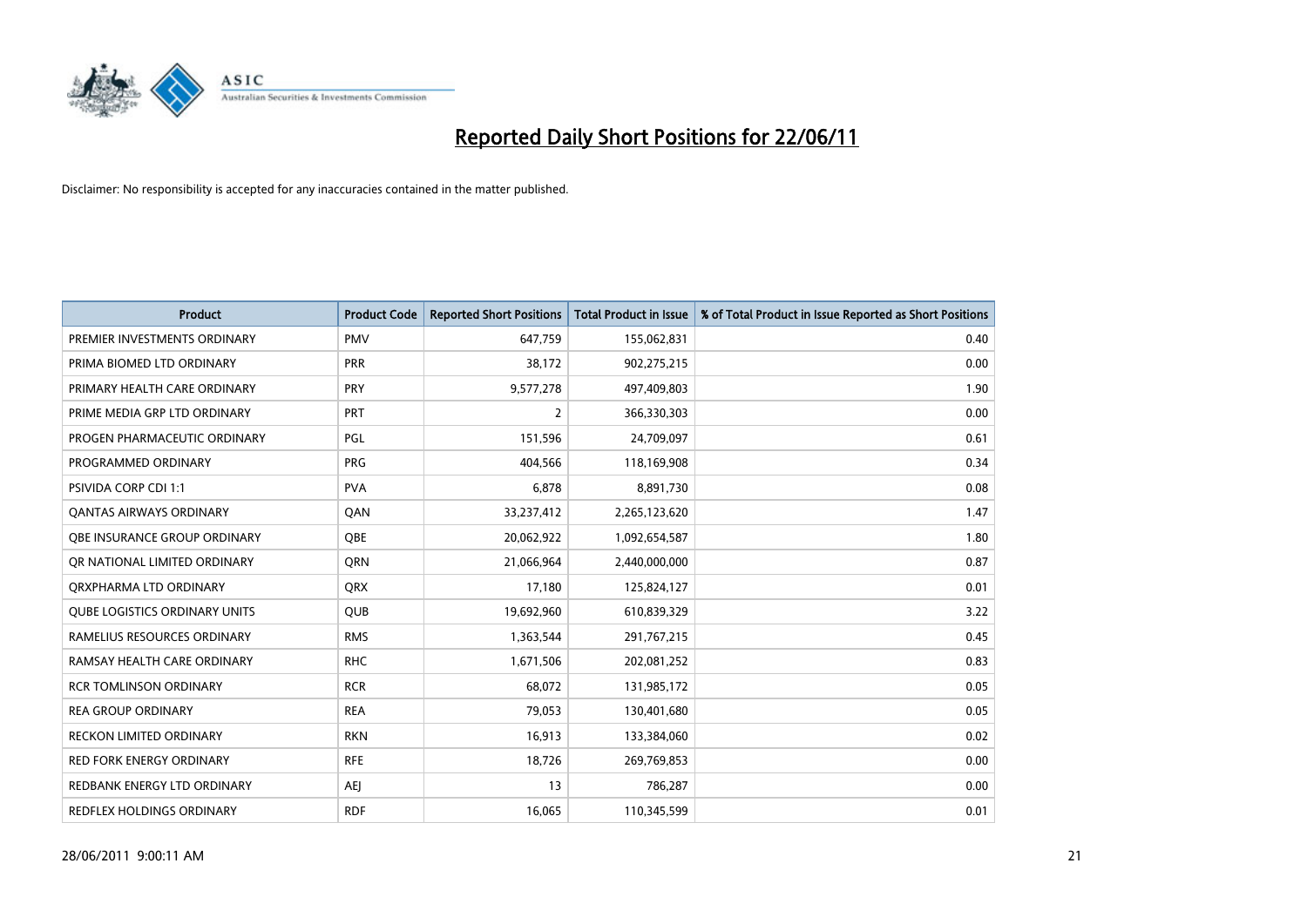

| <b>Product</b>                      | <b>Product Code</b> | <b>Reported Short Positions</b> | <b>Total Product in Issue</b> | % of Total Product in Issue Reported as Short Positions |
|-------------------------------------|---------------------|---------------------------------|-------------------------------|---------------------------------------------------------|
| REED RESOURCES LTD ORDINARY         | <b>RDR</b>          | 530,541                         | 262,237,201                   | 0.20                                                    |
| REGIS RESOURCES ORDINARY            | <b>RRL</b>          | 2,797,735                       | 431,333,086                   | 0.63                                                    |
| RESMED INC CDI 10:1                 | <b>RMD</b>          | 15,393,346                      | 1,545,678,330                 | 1.00                                                    |
| RESOLUTE MINING ORDINARY            | <b>RSG</b>          | 7,706,047                       | 467,618,520                   | 1.66                                                    |
| RESOURCE AND INVEST. ORDINARY       | <b>RNI</b>          | 10,556                          | 124,754,308                   | 0.01                                                    |
| <b>RESOURCE GENERATION ORDINARY</b> | <b>RES</b>          | 328,635                         | 262,895,652                   | 0.13                                                    |
| REVERSE CORP LIMITED ORDINARY       | <b>REF</b>          | 25,141                          | 92,382,175                    | 0.03                                                    |
| REX MINERALS LIMITED ORDINARY       | <b>RXM</b>          | 626,386                         | 153,438,879                   | 0.40                                                    |
| RHG LIMITED ORDINARY                | <b>RHG</b>          | 453,696                         | 318,745,978                   | 0.13                                                    |
| <b>RIALTO ENERGY ORDINARY</b>       | <b>RIA</b>          | 475,185                         | 360,006,264                   | 0.13                                                    |
| RIDLEY CORPORATION ORDINARY         | <b>RIC</b>          | 818,924                         | 307,817,071                   | 0.26                                                    |
| RIO TINTO LIMITED ORDINARY          | <b>RIO</b>          | 17,514,740                      | 435,758,720                   | 3.99                                                    |
| RIVERCITY MOTORWAY STAPLED          | <b>RCY</b>          | 132,000                         | 957,010,115                   | 0.01                                                    |
| RIVERSDALE MINING ORDINARY          | <b>RIV</b>          | 10,200                          | 244,431,186                   | 0.00                                                    |
| ROBUST RESOURCES ORDINARY           | <b>ROL</b>          | 1,146,022                       | 84,944,097                    | 1.35                                                    |
| ROC OIL COMPANY ORDINARY            | <b>ROC</b>          | 2,000,106                       | 713,254,560                   | 0.28                                                    |
| ROYAL WOLF HOLDINGS ORDINARY        | <b>RWH</b>          | 8,173                           | 100,387,052                   | 0.01                                                    |
| SAI GLOBAL LIMITED ORDINARY         | SAI                 | 148,801                         | 199,552,155                   | 0.08                                                    |
| SALMAT LIMITED ORDINARY             | <b>SLM</b>          | 617,657                         | 159,780,299                   | 0.39                                                    |
| SAMSON OIL & GAS LTD ORDINARY       | SSN                 | 2,164,020                       | 1,727,586,909                 | 0.13                                                    |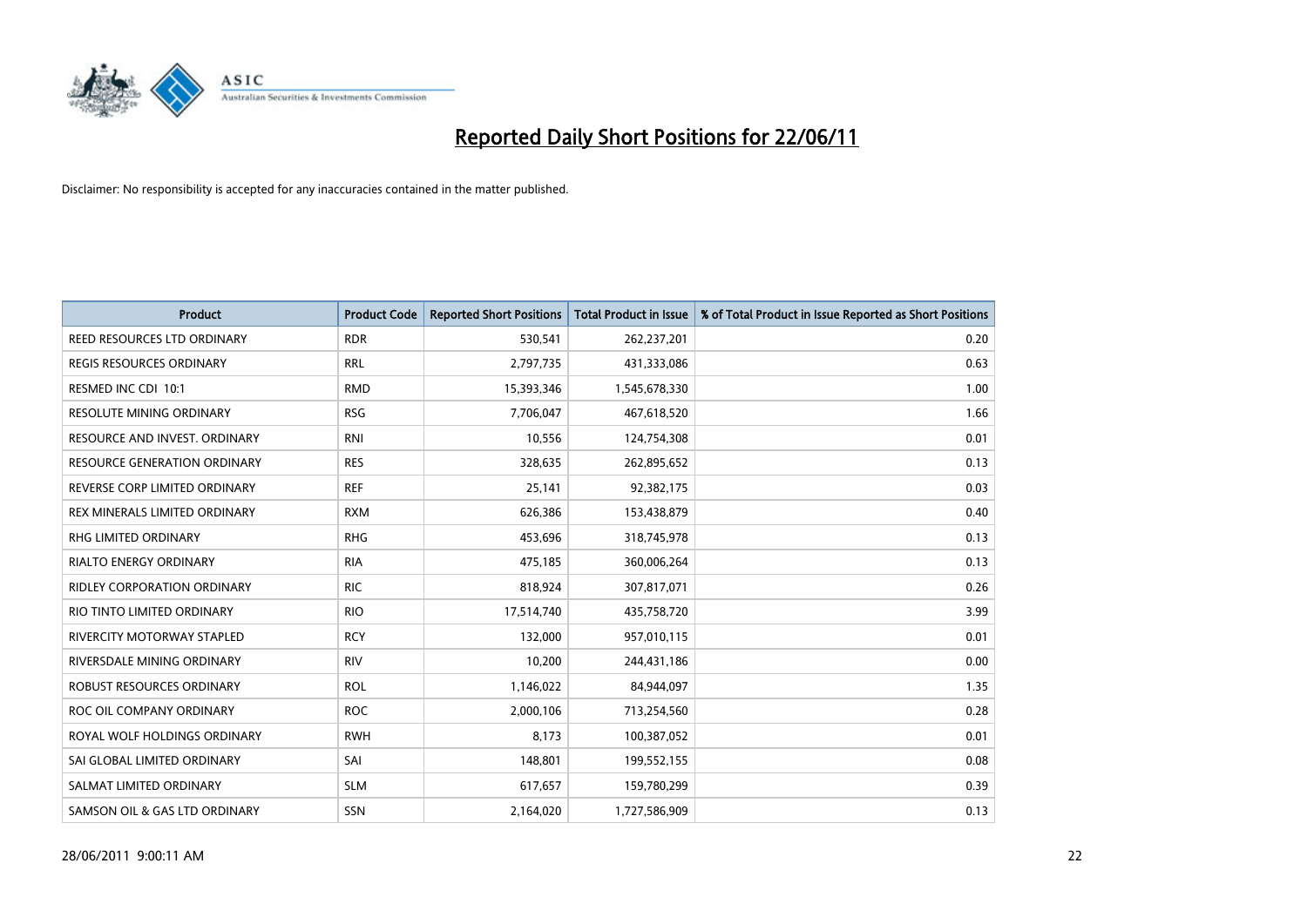

| <b>Product</b>                           | <b>Product Code</b> | <b>Reported Short Positions</b> | <b>Total Product in Issue</b> | % of Total Product in Issue Reported as Short Positions |
|------------------------------------------|---------------------|---------------------------------|-------------------------------|---------------------------------------------------------|
| SANDFIRE RESOURCES ORDINARY              | <b>SFR</b>          | 2,760,761                       | 148,384,969                   | 1.86                                                    |
| SANTOS LTD ORDINARY                      | <b>STO</b>          | 7,315,881                       | 877,955,815                   | 0.81                                                    |
| SARACEN MINERAL ORDINARY                 | <b>SAR</b>          | 320,563                         | 492,251,415                   | 0.06                                                    |
| SEDGMAN LIMITED ORDINARY                 | <b>SDM</b>          | 460,551                         | 209,752,689                   | 0.21                                                    |
| SEEK LIMITED ORDINARY                    | <b>SEK</b>          | 12,803,126                      | 336,584,488                   | 3.81                                                    |
| SELECT HARVESTS ORDINARY                 | SHV                 | 248,113                         | 56,226,960                    | 0.44                                                    |
| SENETAS CORPORATION ORDINARY             | <b>SEN</b>          | 756,999                         | 463,105,195                   | 0.16                                                    |
| SENEX ENERGY LIMITED ORDINARY            | <b>SXY</b>          | 90,375                          | 756,747,445                   | 0.01                                                    |
| SERVCORP LIMITED ORDINARY                | SRV                 | 109,816                         | 98,440,807                    | 0.10                                                    |
| SERVICE STREAM ORDINARY                  | <b>SSM</b>          | 428,345                         | 283,418,867                   | 0.15                                                    |
| SEVEN GROUP HOLDINGS ORDINARY            | <b>SVW</b>          | 1,605,937                       | 306,410,281                   | 0.50                                                    |
| SEVEN WEST MEDIA LTD ORDINARY            | <b>SWM</b>          | 4,316,951                       | 610,327,899                   | 0.69                                                    |
| SIGMA PHARMACEUTICAL ORDINARY            | <b>SIP</b>          | 17,466,825                      | 1,178,626,572                 | 1.47                                                    |
| SILEX SYSTEMS ORDINARY                   | <b>SLX</b>          | 286,270                         | 170,133,997                   | 0.16                                                    |
| SILVER LAKE RESOURCE ORDINARY            | <b>SLR</b>          | 119,291                         | 178,882,838                   | 0.06                                                    |
| SIMS METAL MGMT LTD ORDINARY             | SGM                 | 3,469,073                       | 205,393,914                   | 1.68                                                    |
| SINGAPORE TELECOMM. CHESS DEPOSITARY INT | SGT                 | 4,961,822                       | 212,756,917                   | 2.31                                                    |
| SKILLED GROUP LTD ORDINARY               | <b>SKE</b>          | 54,630                          | 233,089,776                   | 0.02                                                    |
| SKY CITY ENTERTAIN, ORDINARY             | <b>SKC</b>          | 40,174                          | 576,958,340                   | 0.01                                                    |
| SKY NETWORK ORDINARY                     | <b>SKT</b>          | 4,000                           | 389,139,785                   | 0.00                                                    |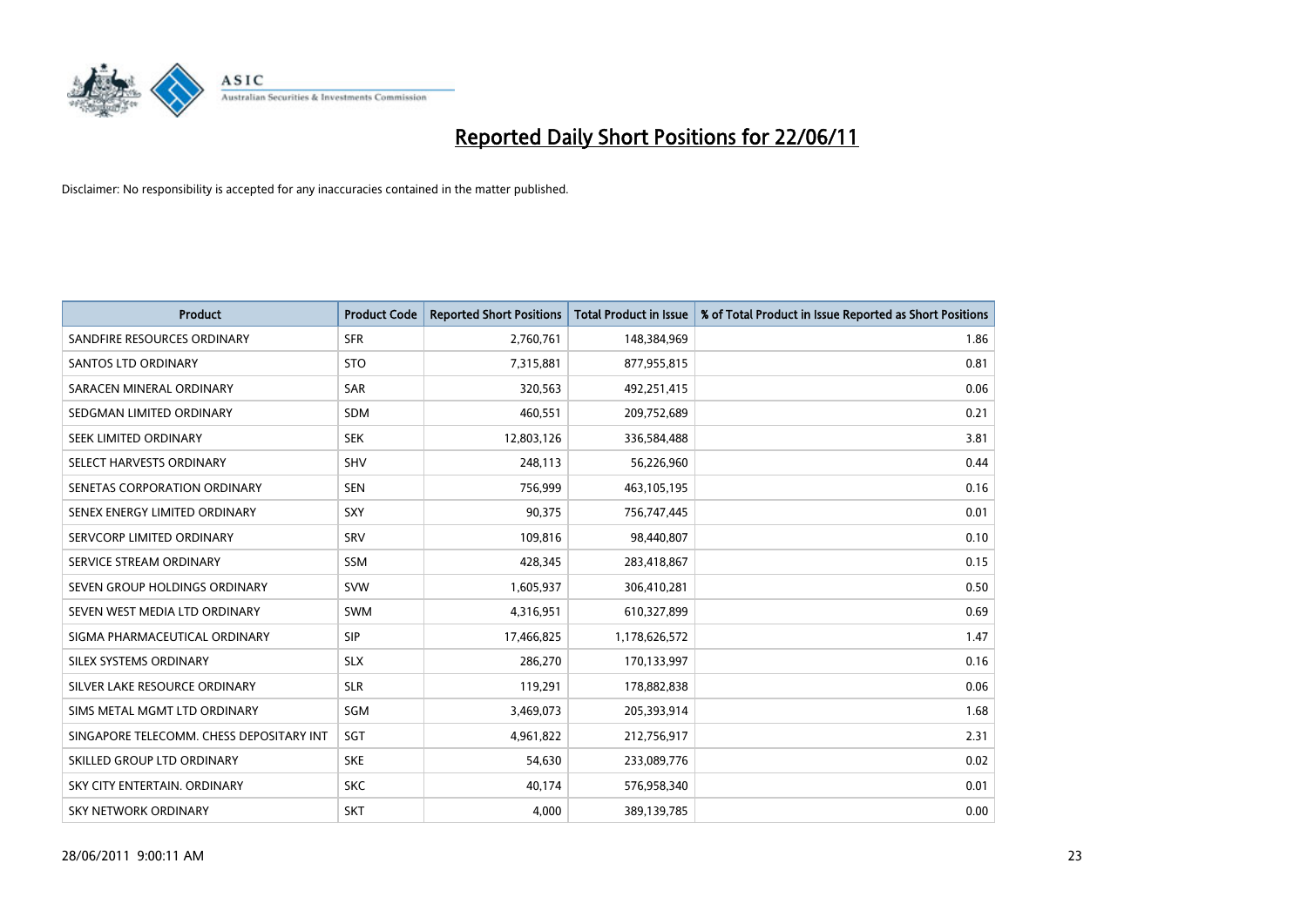

| <b>Product</b>                           | <b>Product Code</b> | <b>Reported Short Positions</b> | <b>Total Product in Issue</b> | % of Total Product in Issue Reported as Short Positions |
|------------------------------------------|---------------------|---------------------------------|-------------------------------|---------------------------------------------------------|
| SMS MANAGEMENT, ORDINARY                 | <b>SMX</b>          | 372,750                         | 67,765,118                    | 0.54                                                    |
| SONIC HEALTHCARE ORDINARY                | SHL                 | 4,976,156                       | 388,429,875                   | 1.27                                                    |
| SOUL PATTINSON (W.H) ORDINARY            | SOL                 | 48.458                          | 238,640,580                   | 0.02                                                    |
| SOUTH BOULDER MINES ORDINARY             | <b>STB</b>          | 4,126                           | 86,115,688                    | 0.00                                                    |
| SP AUSNET STAPLED SECURITIES             | <b>SPN</b>          | 4,389,145                       | 2,795,115,439                 | 0.15                                                    |
| SPARK INFRASTRUCTURE STAPLED NOTE & UNIT | SKI                 | 14,237,087                      | 1,326,734,264                 | 1.06                                                    |
| SPDR 200 FUND ETF UNITS                  | <b>STW</b>          | 8                               | 51,239,159                    | 0.00                                                    |
| SPECIALTY FASHION ORDINARY               | <b>SFH</b>          | 618,448                         | 191,786,121                   | 0.32                                                    |
| SPOTLESS GROUP LTD ORDINARY              | <b>SPT</b>          | 2,362,207                       | 262,766,725                   | 0.88                                                    |
| ST BARBARA LIMITED ORDINARY              | SBM                 | 5,525,936                       | 325,615,389                   | 1.69                                                    |
| STAGING CONNECTIONS ORDINARY             | <b>STG</b>          | 2,917,189                       | 78,317,726                    | 3.72                                                    |
| STANMORE COAL LTD ORDINARY               | <b>SMR</b>          | 73,240                          | 88,270,738                    | 0.08                                                    |
| STARPHARMA HOLDINGS ORDINARY             | <b>SPL</b>          | 206,910                         | 247,743,578                   | 0.08                                                    |
| STH AMERICAN COR LTD ORDINARY            | SAY                 | 9,200                           | 245,846,493                   | 0.00                                                    |
| STH CRS ELECT ENGNR ORDINARY             | <b>SXE</b>          | 2,910                           | 160,736,826                   | 0.00                                                    |
| STHN CROSS MEDIA ORDINARY                | <b>SXL</b>          | 8,410,966                       | 705,712,186                   | 1.19                                                    |
| STOCKLAND UNITS/ORD STAPLED              | <b>SGP</b>          | 10,869,474                      | 2,383,036,717                 | 0.42                                                    |
| STRAITS RES LTD. ORDINARY                | <b>SRQ</b>          | 7,888,647                       | 324,655,749                   | 2.42                                                    |
| STW COMMUNICATIONS ORDINARY              | SGN                 | 349,926                         | 364,310,964                   | 0.09                                                    |
| SUNCORP GROUP LTD ORDINARY               | <b>SUN</b>          | 10,736,994                      | 1,286,600,980                 | 0.82                                                    |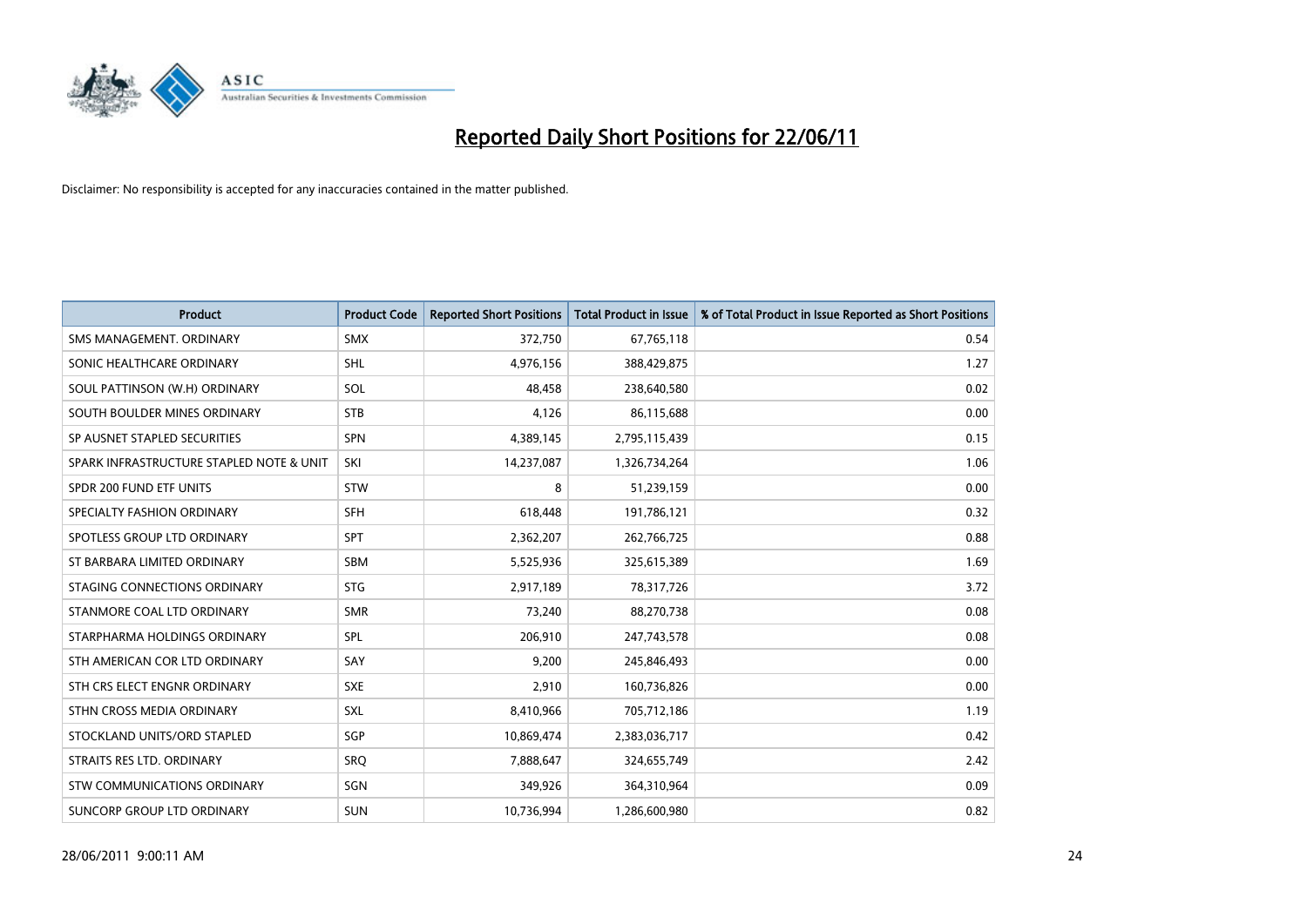

| <b>Product</b>                      | <b>Product Code</b> | <b>Reported Short Positions</b> | <b>Total Product in Issue</b> | % of Total Product in Issue Reported as Short Positions |
|-------------------------------------|---------------------|---------------------------------|-------------------------------|---------------------------------------------------------|
| SUNDANCE ENERGY ORDINARY            | <b>SEA</b>          | 161,870                         | 276,709,585                   | 0.06                                                    |
| SUNDANCE RESOURCES ORDINARY         | <b>SDL</b>          | 14,459,267                      | 2,870,927,169                 | 0.50                                                    |
| SUNLAND GROUP LTD ORDINARY          | <b>SDG</b>          | 260.645                         | 224,881,794                   | 0.11                                                    |
| SUPER RET REP LTD ORDINARY          | <b>SUL</b>          | 121,967                         | 130,018,739                   | 0.09                                                    |
| <b>SWICK MINING ORDINARY</b>        | <b>SWK</b>          | 167,279                         | 236,724,970                   | 0.07                                                    |
| SYMEX HOLDINGS ORDINARY             | <b>SYM</b>          | 6,633                           | 189,166,670                   | 0.00                                                    |
| TABCORP HOLDINGS LTD ORDINARY       | <b>TAH</b>          | 3,756,984                       | 688,019,737                   | 0.52                                                    |
| <b>TALENT2 INTERNATION ORDINARY</b> | <b>TWO</b>          | 105,491                         | 144,422,121                   | 0.07                                                    |
| <b>TALISMAN MINING ORDINARY</b>     | <b>TLM</b>          | 29                              | 130,438,627                   | 0.00                                                    |
| TANAMI GOLD NL ORDINARY             | <b>TAM</b>          | 64,679                          | 260,997,677                   | 0.02                                                    |
| TAP OIL LIMITED ORDINARY            | <b>TAP</b>          | 467,340                         | 240,967,311                   | 0.18                                                    |
| TASSAL GROUP LIMITED ORDINARY       | <b>TGR</b>          | 72,840                          | 146,304,404                   | 0.03                                                    |
| TATTS GROUP LTD ORDINARY            | <b>TTS</b>          | 13,251,445                      | 1,318,683,208                 | 1.01                                                    |
| TECHNOLOGY ONE ORDINARY             | <b>TNE</b>          | 80,037                          | 303,119,455                   | 0.03                                                    |
| TELECOM CORPORATION ORDINARY        | <b>TEL</b>          | 30,454,825                      | 1,924,678,136                 | 1.59                                                    |
| TELSTRA CORPORATION. ORDINARY       | <b>TLS</b>          | 43,546,238                      | 12,443,074,357                | 0.34                                                    |
| TEN NETWORK HOLDINGS ORDINARY       | <b>TEN</b>          | 37,081,555                      | 1,045,236,720                 | 3.55                                                    |
| TERANGA GOLD CORP CDI 1:1           | <b>TGZ</b>          | 335,328                         | 152,308,821                   | 0.20                                                    |
| TFS CORPORATION LTD ORDINARY        | <b>TFC</b>          | 65,977                          | 275,789,494                   | 0.02                                                    |
| THE REJECT SHOP ORDINARY            | <b>TRS</b>          | 834,984                         | 26,033,570                    | 3.22                                                    |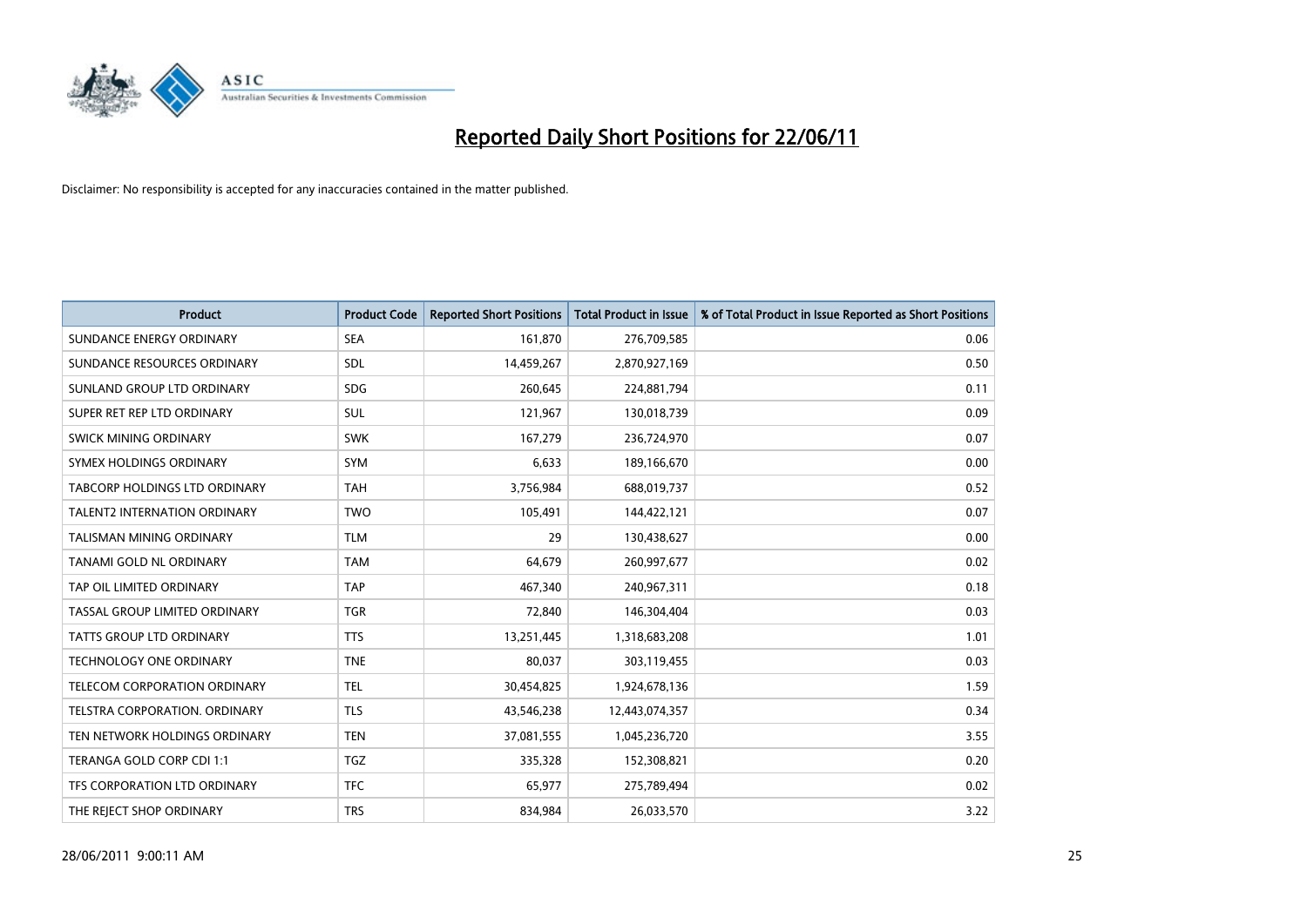

| <b>Product</b>                          | <b>Product Code</b> | <b>Reported Short Positions</b> | <b>Total Product in Issue</b> | % of Total Product in Issue Reported as Short Positions |
|-----------------------------------------|---------------------|---------------------------------|-------------------------------|---------------------------------------------------------|
| THINKSMART LIMITED ORDINARY             | <b>TSM</b>          | 3,000                           | 129,879,390                   | 0.00                                                    |
| THOR MINING PLC CHESS DEPOSITARY 1:1    | <b>THR</b>          | 2,307                           | 222,489,120                   | 0.00                                                    |
| THORN GROUP LIMITED ORDINARY            | <b>TGA</b>          | 2,363                           | 129,858,924                   | 0.00                                                    |
| TIGER RESOURCES ORDINARY                | <b>TGS</b>          | 340,395                         | 669,035,549                   | 0.05                                                    |
| TIMBERCORP LIMITED ORDINARY             | <b>TIM</b>          | 90,074                          | 352,071,429                   | 0.02                                                    |
| <b>TISHMAN SPEYER UNITS</b>             | <b>TSO</b>          | 234,096                         | 338,440,904                   | 0.06                                                    |
| TNG LIMITED ORDINARY                    | <b>TNG</b>          | 4,321                           | 284,803,062                   | 0.00                                                    |
| TOLL HOLDINGS LTD ORDINARY              | <b>TOL</b>          | 24,281,370                      | 710,128,531                   | 3.38                                                    |
| TORO ENERGY LIMITED ORDINARY            | <b>TOE</b>          | 35,404                          | 964,936,676                   | 0.00                                                    |
| <b>TOWER LIMITED ORDINARY</b>           | <b>TWR</b>          | 689,519                         | 263,603,448                   | 0.26                                                    |
| TOX FREE SOLUTIONS ORDINARY             | <b>TOX</b>          | 30,184                          | 92,630,478                    | 0.03                                                    |
| TPG TELECOM LIMITED ORDINARY            | <b>TPM</b>          | 4,466,732                       | 783,481,644                   | 0.55                                                    |
| TRANSFIELD SERV INFR STAPLED SECURITIES | <b>TSI</b>          | 6,058,114                       | 438,756,421                   | 1.38                                                    |
| TRANSFIELD SERVICES ORDINARY            | <b>TSE</b>          | 7,621,346                       | 549,715,957                   | 1.40                                                    |
| TRANSPACIFIC INDUST, ORDINARY           | <b>TPI</b>          | 10,426,786                      | 960,638,735                   | 1.08                                                    |
| TRANSURBAN GROUP TRIPLE STAPLED SEC.    | <b>TCL</b>          | 3,300,910                       | 1,443,543,731                 | 0.22                                                    |
| TREASURY WINE ESTATE ORDINARY           | <b>TWE</b>          | 14,303,938                      | 647,227,144                   | 2.21                                                    |
| TRINITY GROUP STAPLED SECURITIES        | <b>TCO</b>          | 3,419                           | 203,405,927                   | 0.00                                                    |
| TROY RESOURCES NL ORDINARY              | <b>TRY</b>          | 37,890                          | 87,970,323                    | 0.04                                                    |
| <b>UGL LIMITED ORDINARY</b>             | UGL                 | 5,458,375                       | 166,047,171                   | 3.27                                                    |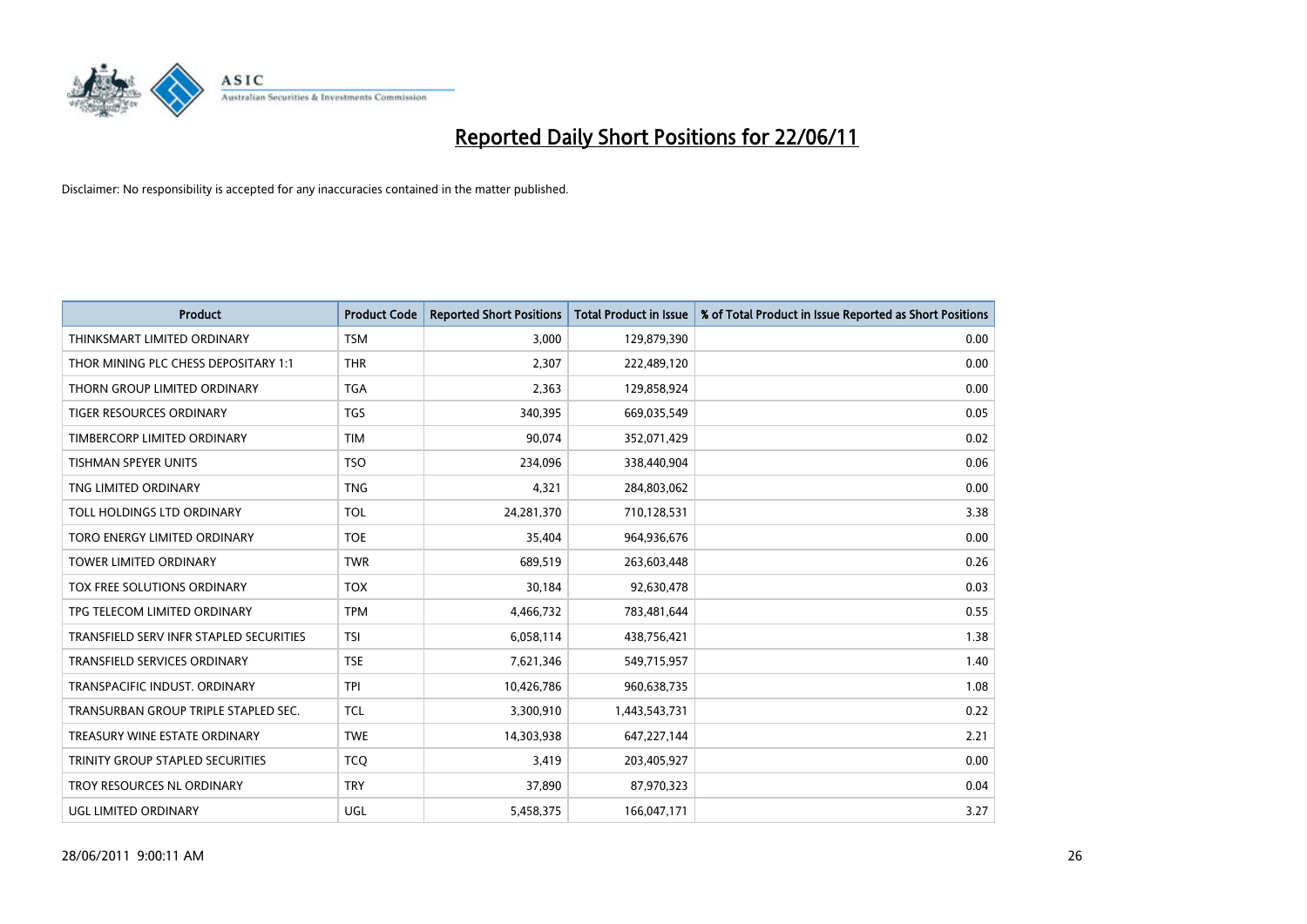

| <b>Product</b>                            | <b>Product Code</b> | <b>Reported Short Positions</b> | <b>Total Product in Issue</b> | % of Total Product in Issue Reported as Short Positions |
|-------------------------------------------|---------------------|---------------------------------|-------------------------------|---------------------------------------------------------|
| UNILIFE CORPORATION CDI US PROHIBITED     | <b>UNS</b>          | 649,397                         | 272,900,039                   | 0.23                                                    |
| UXC LIMITED ORDINARY                      | <b>UXC</b>          | 2,651                           | 305,789,718                   | 0.00                                                    |
| VALAD PROPERTY GROUP STAPLED US PROHIBIT. | <b>VPG</b>          | 2,725,294                       | 115,108,116                   | 2.37                                                    |
| <b>VDM GROUP LIMITED ORDINARY</b>         | <b>VMG</b>          | 11,116                          | 193,127,749                   | 0.01                                                    |
| <b>VENTURE MINERALS ORDINARY</b>          | <b>VMS</b>          | 271,682                         | 221,093,592                   | 0.11                                                    |
| <b>VIRGIN BLUE HOLDINGS ORDINARY</b>      | <b>VBA</b>          | 35,539,937                      | 2,210,197,600                 | 1.59                                                    |
| <b>VISION GROUP HLDGS ORDINARY</b>        | <b>VGH</b>          | 78,000                          | 74,197,532                    | 0.11                                                    |
| VITA GROUP LTD ORDINARY                   | <b>VTG</b>          | 75,190                          | 142,499,800                   | 0.05                                                    |
| VITAL METALS LIMITED ORDINARY             | <b>VML</b>          | 265,000                         | 228,401,027                   | 0.12                                                    |
| VITERRA INC CDI 1:1                       | <b>VTA</b>          | 3,828                           | 68,629,939                    | 0.01                                                    |
| WATPAC LIMITED ORDINARY                   | <b>WTP</b>          | 87,963                          | 183,341,382                   | 0.03                                                    |
| <b>WDS LIMITED ORDINARY</b>               | <b>WDS</b>          | 701                             | 144,055,662                   | 0.00                                                    |
| WEBIET LIMITED ORDINARY                   | <b>WEB</b>          | 397,305                         | 76,227,880                    | 0.52                                                    |
| <b>WESFARMERS LIMITED ORDINARY</b>        | <b>WES</b>          | 22,350,089                      | 1,005,426,682                 | 2.20                                                    |
| WESFARMERS LIMITED PARTIALLY PROTECTED    | <b>WESN</b>         | 51,486                          | 151,645,480                   | 0.03                                                    |
| WESTERN AREAS NL ORDINARY                 | <b>WSA</b>          | 7,224,260                       | 179,735,899                   | 4.03                                                    |
| WESTERN DESERT RES. ORDINARY              | <b>WDR</b>          | 948                             | 166,935,914                   | 0.00                                                    |
| WESTFIELD GROUP ORD/UNIT STAPLED SEC      | <b>WDC</b>          | 10,422,068                      | 2,308,988,539                 | 0.42                                                    |
| WESTFIELD RETAIL TST UNIT STAPLED         | <b>WRT</b>          | 33,267,579                      | 3,054,166,195                 | 1.10                                                    |
| WESTPAC BANKING CORP ORDINARY             | <b>WBC</b>          | 28,093,254                      | 3,009,665,405                 | 0.92                                                    |